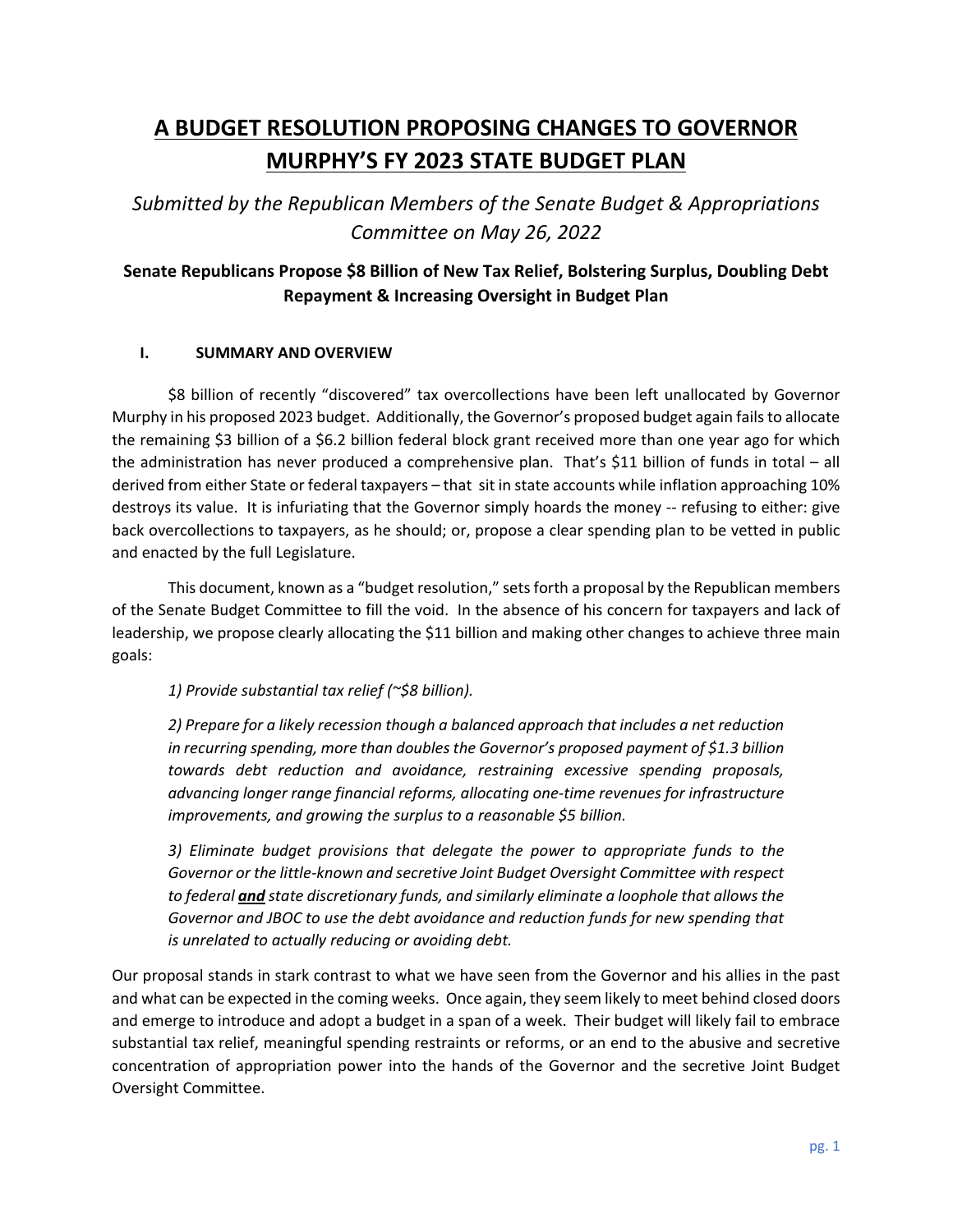Their final budget will, sadly, almost certainly give the Governor what he has proposed – a budget that continues to fleece taxpayers – with more than 100 special line items that reward favored groups to the exclusion of thousands of local governments and nonprofit social service providers with similar needs. It will leave billions of dollars in extraordinarily open-ended slush funds that they will spend later, with actual expenditures to be whacked up behind closed doors by the Governor alone or with a rubber stamp of approval from the Joint Budget Oversight Committee. And there will be language provisions in the budget that give the Governor a "blank check" and dictatorial authority to increase spending as he sees fit.

Our resolution fills the leadership vacuum and brings the State in a fundamentally new direction. We propose clear allocation for all \$11 billion of currently unallocated funds for the purposes summarized above, and more clearly explained below.

We are proud of our proposal which shows a better way forward. It is why we are sharing it publicly one month in advance of the need to adopt a budget. We hope the Governor and his allies finally listen.

#### **II. EXPLANATION/DETAIL OF THE THREE TENETS OF THE REPUBLICAN RESOLUTION/CHANGES**

#### **1. PROVIDE SUBSTANTIAL TAX RELIEF (~\$8 BILLION)**

When crafting this resolution, Republicans have been ever mindful of the undeniable reality that excessive and extraordinary revenue collections in the current year is not simply coming from nowhere. That money is coming out of the pockets of taxpayers and is billions of dollars beyond what was budgeted or needed for the State's budget. It is not something to rejoice about. It's an embarrassment that while inflation approaches 10%, Governor Murphy took so much more than even he has said was needed. It's way past time to give back to taxpayers – and not just a few crumbs that are left after Trenton engages in its annual ritual of creating massive new programs and adding hundreds of line items of pork to the budget

But we are also mindful that this level of revenue collection is an extraordinary event and not likely to be a recurring one. Because of the extraordinary nature of this overcollection event, much of the tax relief we propose is also designed as one time tax reductions. We are proposing a \$4.5 billion one-time, immediate return of overcollections though a "Give it Back" proposal we introduced in March when the Governor first announced a similar amount of overcollections of \$4.5 billion. We are newly proposing \$3.5 billion of additional tax relief, some of which would be permanent, and some not.

The \$1 billion of employer and employee payroll tax relief we propose amounts to a one-time use of federal block grants to restore solvency to the Unemployment Insurance Fund in lieu of scheduled tax increases on employers and employees. \$600 million of federal funds are proposed to be made available on a one-time basis to local governments to help them move forward with needed capital programs without saddling property taxpayers with debt. These shorter-term relief measures will provide relief to people without exacerbating the State structural budget imbalance. The reductions will put money back into the hands of people and employers, will strengthen the economy going forward, and help protect against a recession, or help cushion the impact, should one occur.

The balance of tax relief is permanent, and for good reason. We are proposing structural changes in our tax policy that help prevent the flight of people and capital. They will help grow the economy and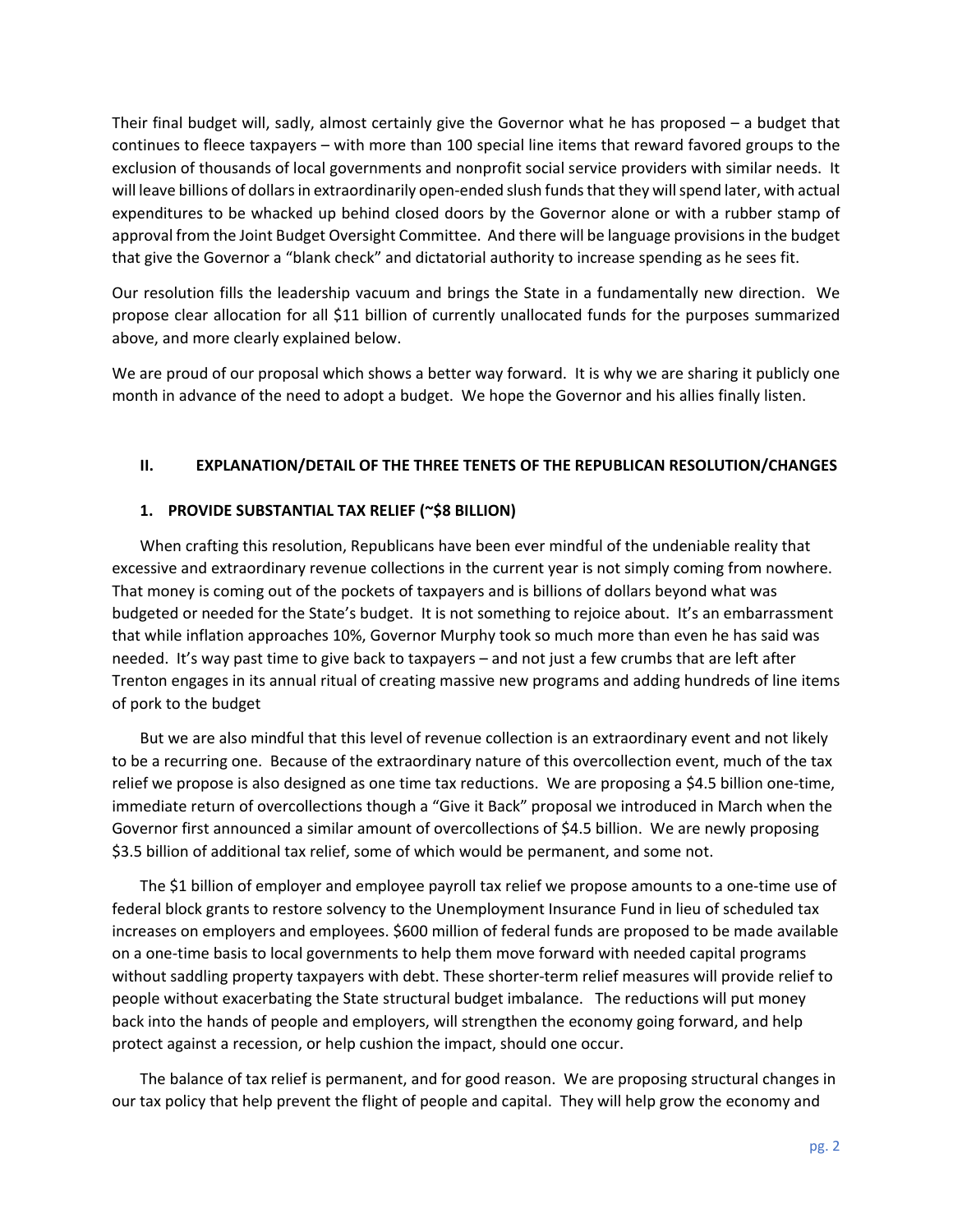strengthen our nonprofit sector which is a critical partner in our state's economy and budget. And though we have shared the short-term annual value of these tax reductions, the policies they effectuate will help build our economy over time and correct for short-sighted tax policies that negatively impact revenues longer term. Short term revenues losses will gradually be reversed.

There will be those who say these tax cuts will dig a future budget hole, and for the reasons above (and below), we strongly disagree. To the contrary, providing substantial tax relief with a mixture of short-term and long-term strategies is precisely what will help mitigate the potential recession. These policies will help our economy, and budget revenues, recover more quickly.

## **"Give it Back" Refundable Income Tax Rebates/Credits - \$4.5 billion**

- o More than half of the \$8 billion of newly "discovered" revenue should be returned immediately to taxpayers in the form of the "Give it Back" rebates" this spring to more than four million homes as a refundable income tax credit.
	- \$1,000 per family for every family with income less than \$500,000. (S-2243, Oroho, O'Scanlon)
	- An additional \$500 per family for everyone earning up to \$250,000. Gas Price and Inflation Tax Credit Act (S-2290, Durr)
	- This return of taxpayers' money is far more meaningful than the Governor's proposed \$225 million increase in total rebates through a gimmicky consolidation and renaming it "Anchor Rebates."
		- The amount of returned tax money under our proposal is twenty times the amount of the Governor's net increase in rebates under his proposed elimination and consolidation of rebate programs into one Anchor.
		- Our proposal does not eliminate existing tax relief rebates programs that already provide more relief for hundreds of thousands of renters and homeowners than Anchor.
		- Our proposal provides relief to millions more people than Anchor rebates.
		- Our proposal automatically returns funds as part of income tax filings already submitted this year and rebates would be received this spring. Anchor rebates require a new bureaucratic process and won't be received for another year (May 2023) which means inflation will further weaken the relief by the time it is received-- if the promised rebates survive Trenton's history of canceling promised relief.

## **Property Tax Relief - \$1.038 Billion**

- o Bipartisan restoration of ETR/CMPTRA municipal aid cuts. (\$165 million impact in FY 2023 and doubling in FY 2024)
	- Specifically, enact S-330, sponsored by Senator Singleton and cosponsored by Republican Senators and passing with unanimous Senate support.
	- This bill restores prior years' funding cuts over two years to all of the State's municipalities and requires the funds to be used to lower property taxes.
- o Restoration of cut in school formula aid to almost two hundred school districts. (Use of \$200 million of federal ARA funds on temporary basis, so no impact on State budget.)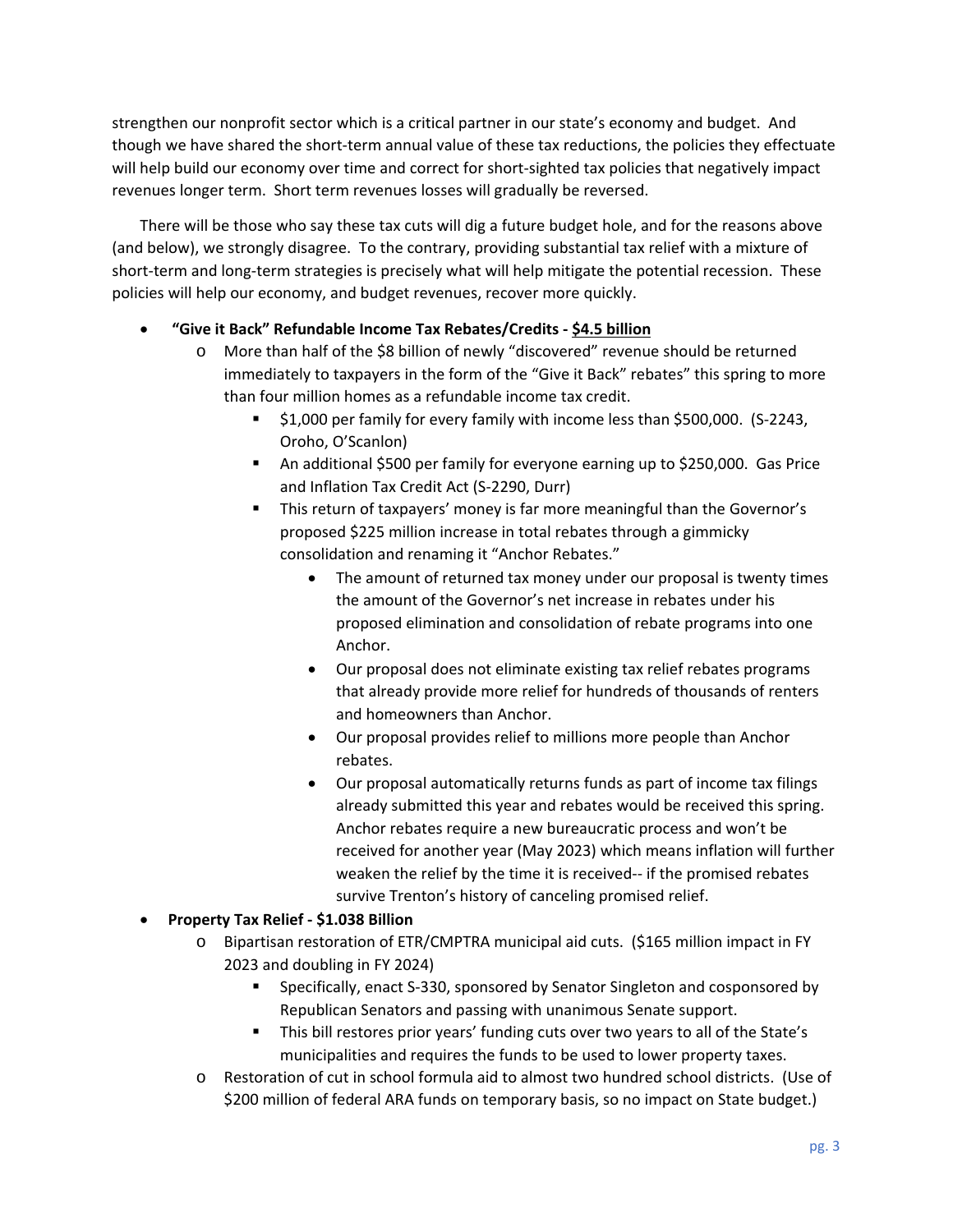- These districts are still reeling from COVID, and they are experiencing changing demographics that make planning for future student populations uncertain.
- There is no need to cut funding to any district which would result in property tax increases when the State has a record surplus and billions of dollars of federal block grants. And now is certainly not the time to mindlessly enact funding cuts pursuant to a formula enacted years ago -- as though nothing has changed since its enactment.
- o Extraordinary Special Education Aid Full Funding (-\$43 million)
	- This is the amount of funding necessary to fully cover the mandatory costs related to appropriately supporting children with special learning needs.
	- **EXECUTE:** Current costs are underfunded by approximately 10%, leaving property taxpayers to pick up costs.
- o Constitutional Amendment to Increase Veteran Property Tax Deduction for First time in 23 years (- \$30 million)
	- Veterans receive a \$250 property tax deduction pursuant to the NJ Constitution. The amount has not been increased since 1999 so their recognition/ benefit has decreased in real dollars by more than 50%.
	- Similar to indexing income tax rates to eliminate bracket creep, we advocate doubling the deduction to \$500 immediately.
	- This measure has been advocated by Senator Holzapfel. Various legislation over the years has advocated on a bipartisan basis to gradually phase in the increase over five years. In light of strong revenues, a phase in is not required.
- o \$600 million of Local Government Capital Grant Allocations from remaining federal ARA block grants.
	- As noted elsewhere, \$3 billion of federal ARA funds are available for allocation. Without timely guidance, funds will likely sit in idle accounts while its value is eroded by inflation.
	- Allocating some of these funds in support of local projects will not only move critical projects along more quickly, it will save property taxpayers money who would otherwise be left picking up the tab.
	- As part of our proposal to allocate all of the ARA these funds in the budget process, we recommend the following grant programs be established with an open, transparent, and fair process for selecting recipients:
		- \$200 million grant Program for local parks and recreation, with funding being permitted to improve State parks as well. There are countless worthy projects for park and recreation improvements. Through a fair grant program of this size, we expect funds would reach hundreds of local governments and nonprofits, and support projects, including these that have been advocated for by our colleagues. For example, Senator Durr has advocated consideration for substantial funding for Parvin State Park improvements being advanced by the Parvin State Park Appreciation Committee that would pay for capital structures; dredging of a lake; a dam spillway replacement; public restroom replacements; trail improvements; bridge and bulkhead replacements, and an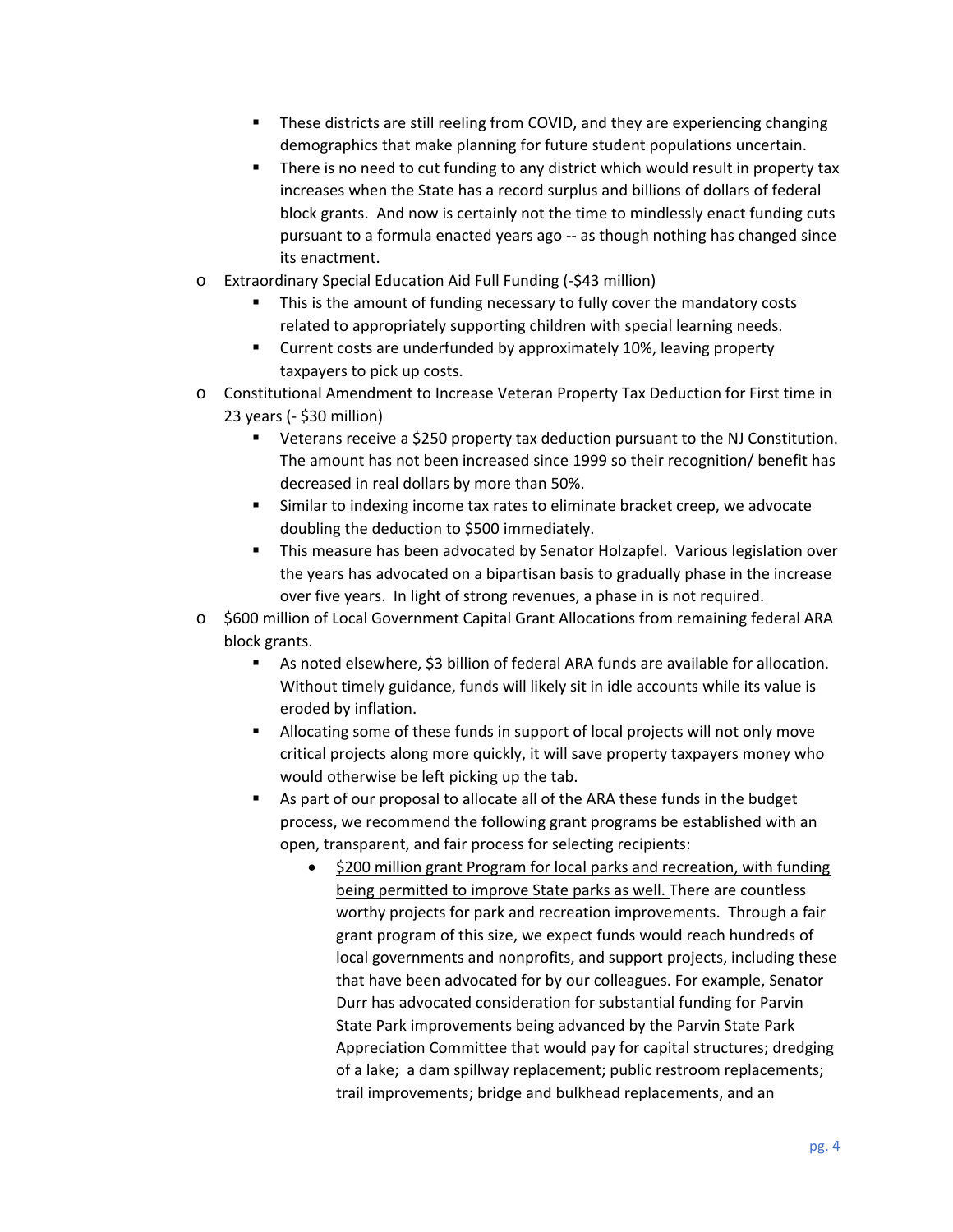educational/interpretive center. He has also advocated for \$1.5 million for a Pennsville – Riverview Beach Park Revitalization that includes improvements to walkways and athletic courts, with an emphasis on accommodations for people with disabilities. Senator Connors has advocated for \$1.25 million for Lacey Township Park and Recreation Improvements which would include: modernization of lighting at Vincent Clune Park football fields and William Hebrew Park soccer and softball fields to address safety issues; and improvements to Hebrew Park including rebuilding walkways to address ADA accessibility and lighting for safety, and replacement of aging and unsafe picnic facilities. Senator Bucco has advocated for additional park assistance improvements including, but not limited to, \$250,000 for Chester Township and \$330,000 for Mountain Lakes; and Senator Doherty has advocated \$2.2 million to address an emergency need for Bound Brook to replace their community pool which provides opportunities for the socially underserved youth and senior citizens during the heat of the summer.

- \$200 million grant program for water/sewer projects.
	- o New Jersey has traditionally provided strong support for water and sewer improvements through the Environmental Infrastructure Trust and related programs.
	- o However, important projects that advance clean drinking water and proper treatment of sewerage have long been underfunded, and inflation has only increased the costs of projects that are close to being shovel ready. There are countless worthy projects in need of additional support to avoid ballooning local debt that impacts all taxpayers with regressive property taxes and sewer and water bills.
	- o Through a fair grant program of this size, we expect funds would reach hundreds of local governments and nonprofits, and support projects, including several that have been advocated for by our colleagues. In particular, Senator Bramnick has advocated for \$320,000 so the Berkely Heights Wastewater Treatment Plant can make critical repairs to the plant's digester and systems to protect against excessive odors to the area, ensure functionality of the system, and to comply with environmental laws. And as Senators Thompson and Oroho have noted in budget hearings, sewer treatment plants and utility payers in central and norther parts of the State are likely going to be required to pay tens of millions of dollars in additional costs related to complying with new State mandates concerning the discharge of Nitrates -- even though plant operators argue the rules may be excessively burdensome. Senator Schepisi has advocated for \$1 million for a drinking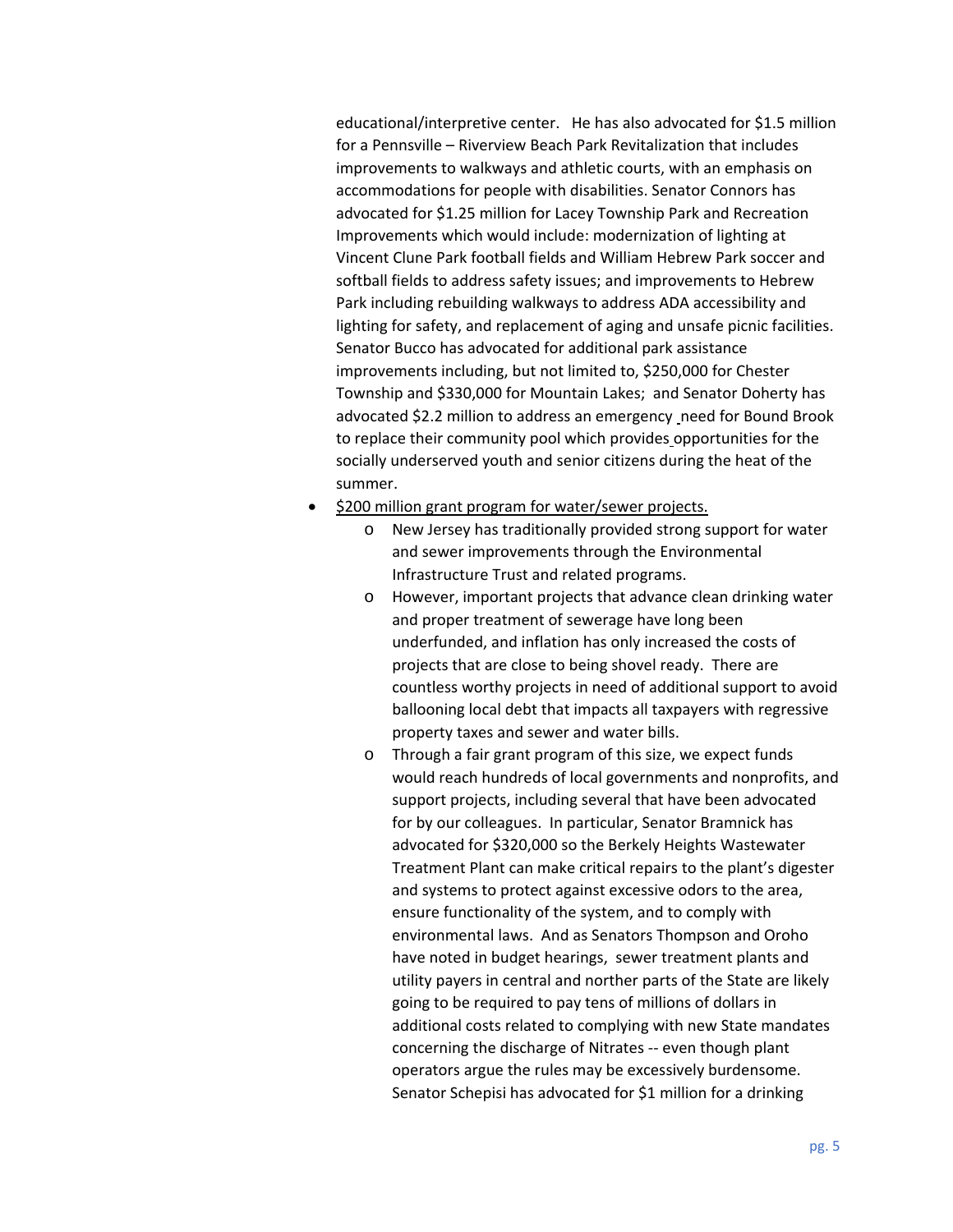water project in Mahwah mandated by DEP and \$3 million for a drinking water project in Oakland.

- \$150 million grant program for flooding, stormwater, dam bridge safety projects, including appropriate engineering solutions, environmental initiatives that will lessen flooding, and dam safety support.
	- o New Jersey has consistently failed to provide meaningful support to local governments and nonprofits in their efforts to address flooding issues.
	- o Regional causes and solutions frustrate the advancement of projects. This sad reality is occasionally noted when regional flooding kills people and destroys private and public property. However, finding funding support always seems to disappear into the rearview mirror as news coverage fades and destruction is forgotten.
	- o There are countless worthy flood prevention projects in need of additional support so that ballooning local debt can be avoided that impacts all taxpayers with regressive increases in property taxes and sewer and water bills. Through a fair grant program of this size, we expect funds would reach hundreds of local governments and nonprofits, help avoid debt, and save lives and property.
	- o Several projects have been advocated for by our colleagues and could be funded with a program of this size. In particular, Senator Schepisi has advocated for: \$2 million for the replacement of the Hillside Avenue Bridge to address a structure that is dangerous and near collapse; \$6 million of funding for a bridge project in Oakland; \$12 million for a regional flood control project that entails the dredging of Electric Lake to stabilize the stream and flow of water in the Pascack Brook which affects several towns including Westwood, Hillsdale, and others. Additionally, Senator Durr has advocated for \$5 million for Salem County to repair/replace Watsons Mill Pond Dam & Ballingers Mill Pond Dam. Both dams are in poor condition and have roadways going over them that are maintained by Salem County. Mill Pond Dam provides for the attenuation of large storm events, protecting downstream homes and infrastructure from flooding. Rehabilitation of the dam will protect against a potential dam breach and flooding. Ballingers Mill Pond Dam was constructed for recreation purposes, but it now carries County Route 635. Though life and property protection are critical, the dams also make it possible for 8,000 young people in the region to recreate at these facilities.
- \$20 million grant program for Dredging/Maintenance of Lakes.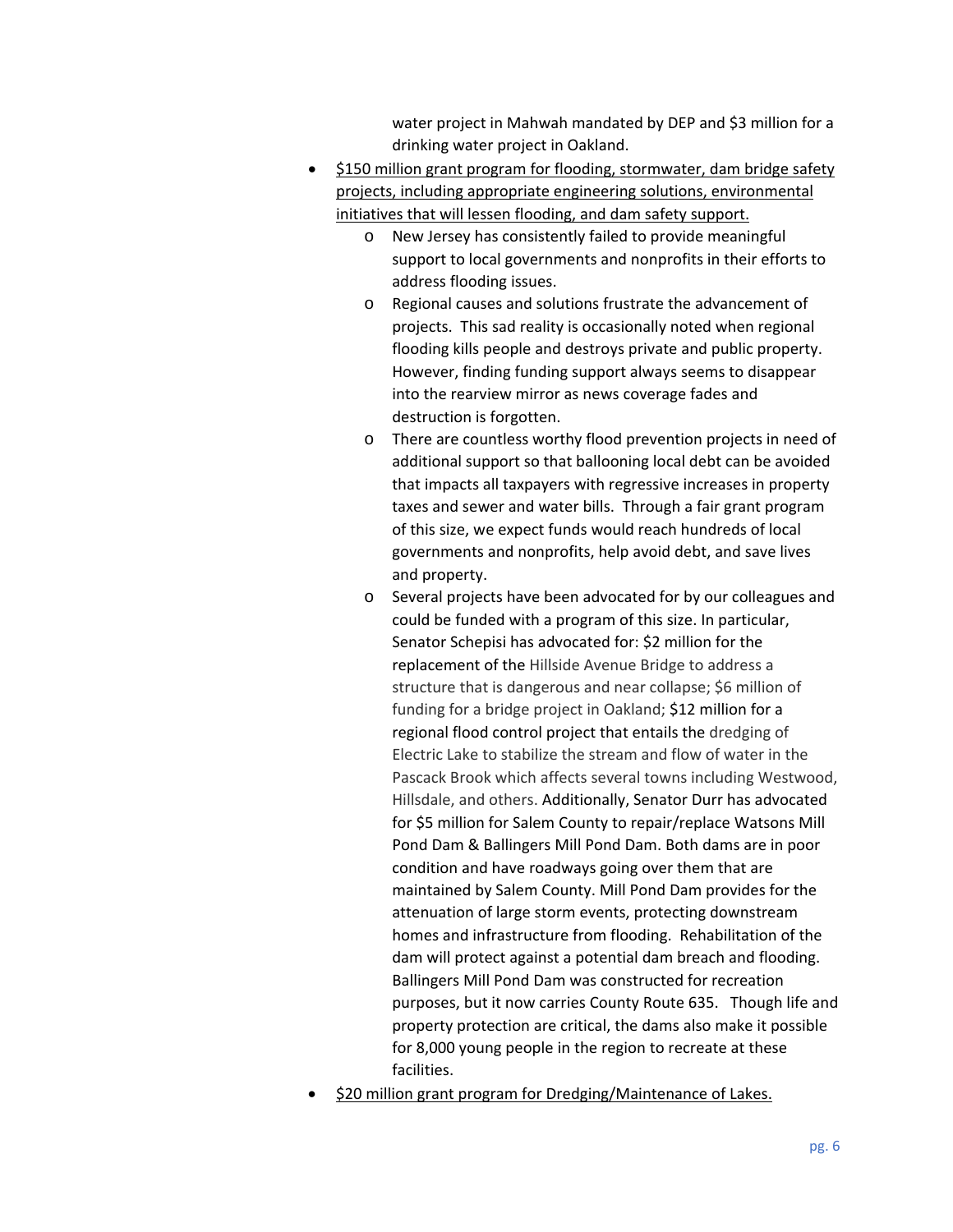- o New Jersey has also consistently failed to provide meaningful support to local governments in their efforts to dredge and maintain local waterbodies where the need is not predominantly flood control. However, as with flood control issues, regional causes and solutions frustrate the advancement of projects.
- o Last year, \$20 million was appropriated for lake management, the Governor lapsed (deleted) \$10 million of the appropriations. Project funding will help improve local environments, restore waterbodies for recreational use, and improve local economic activity.
- o Several projects have been advocated for by our colleagues and could be funded with a program of this size. In particular, funding needs for Lake Hopatcong and Greenwood Lake, as funded last year, are continuing along with lake management throughout the State.
- \$30 million grant program for Fire/EMS First Responders.
	- o One year ago, Republicans advocated allocating substantial funds to a grant program advanced by a thoughtful group of first responders to help address their capital needs. The Governor only recently announced that \$10 million would be available to improve fire department readiness, which is woefully inadequate.
	- o This proposal would increase funding an additional \$30 million and broaden the program so it can reach all first responders with needs, especially EMS and other first responders who have received extraordinarily little state support. A grant program of this size with more broad funding eligibility would be able to reach far more traditional first responder organizations with important needs, but also fund a request for \$115,000 from the New Jersey Civil Air Patrol which helps address disasters and is one of the only state organizations that does not receive state support. All senators have been supportive of additional funding for first responder readiness, and Senator Stanfield, in particular, has advocated for broadening eligibility.
- It should be noted that this proposal will not only provide property tax relief, it will prevent the local debt issuances which can save even more money for taxpayers than dedicating resources to avoid state debt. This is because local debt frequently has higher interest costs and transaction fees than state debt -- particularly in urban and rural areas that are charged higher interest rates due to problems attracting competition when issuing bonds or debt.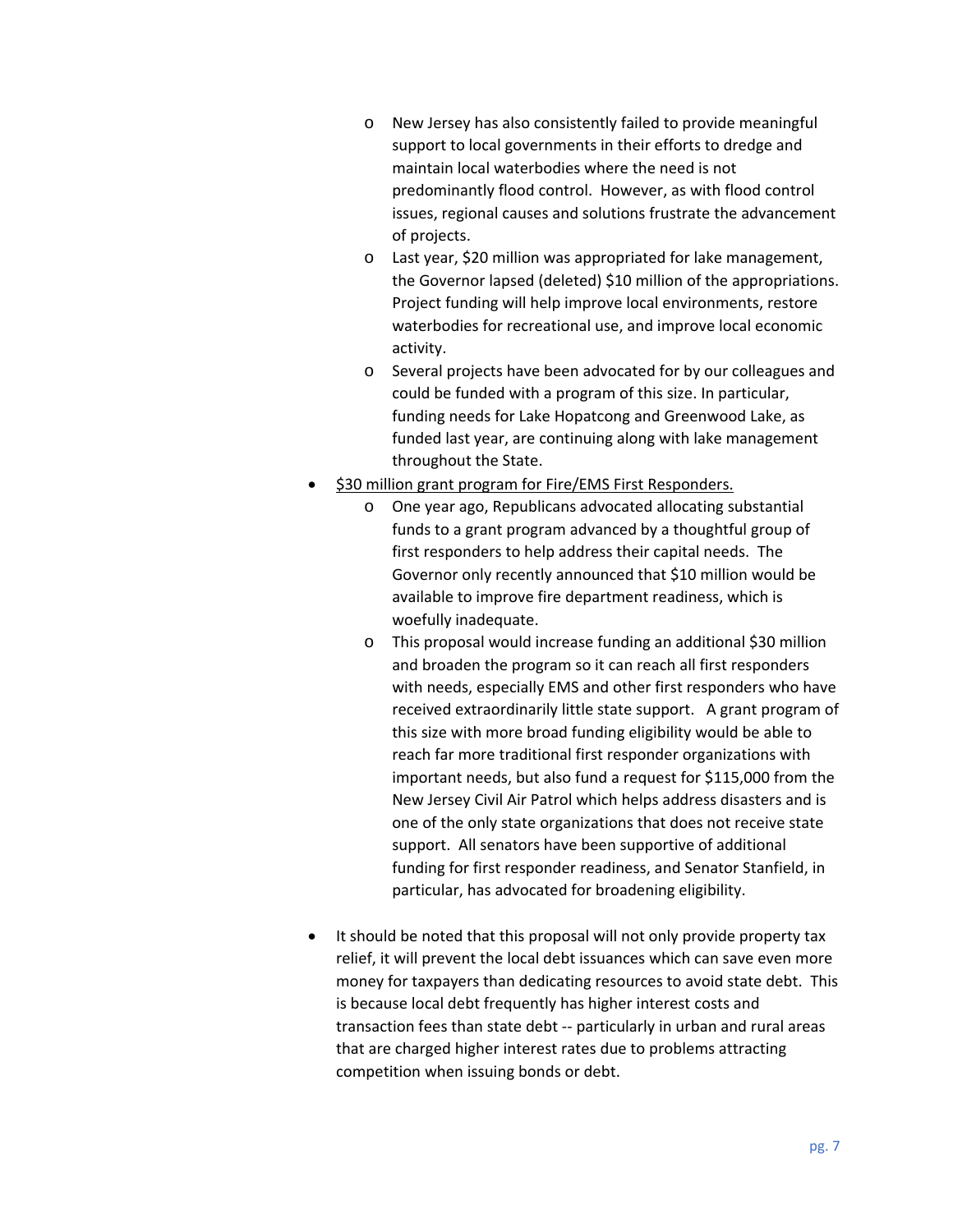- The source of payment for local debt is almost always the regressive property tax or other regressive fees, so this assistance will help ameliorate particularly odious taxes.
- Advancing and incenting needed local government infrastructure improvements throughout the State will help ensure the emergence of good construction jobs as the economy approaches a recession – but without the delays, interest, and other expenses that would come with new debt.
- **Structural Tax Reductions to Prevent Flight, Support the Nonprofit Sector, \$765 Million** 
	- o **(- \$160 million) Raise retiree income exclusion to \$250,000.** 
		- A tax reduction like this will continue progress in increasing incentives for older residents to remain in New Jersey who would otherwise leave the State.
		- Keeping these older residents in New Jersey means their capital, and the economic activity it creates, will stay here too.
		- The current exemption has been steadily increased over the past five years and is capped at \$150,000 . This proposal would increase it accordingly.
	- o **(- \$75 million) Deduction for NJ Charitable Contributions from income for GIT (effective October 1, 2022)** 
		- There is overwhelming bipartisan support to establish a tax incentive to donate to New Jersey nonprofit organizations. It is sound public policy. It encourages private support of a sector that provides services to those in need and that plays an important part in our economy. These organizations are more in need than ever, and we propose finally enacting tax benefits for contributions made after October 1. In the last session, S-2360 establishing the tax deduction passed the full Senate unanimously. S-2013 (Oroho, Singleton) serves as the template for this year's proposal and is currently pending in the Senate Budget and Appropriations Committee.
		- Nonprofit hospitals, food pantries, home care nursing services, organizations that support the disability community, visiting nurse associations, are all providing more help than ever at exactly the time economic uncertainties are impacting fundraising. Nonprofit educational institutions, museums, theaters, and other organizations that are important parts of our communities and economic engines continue to suffer considerably.
		- Enacting permanent tax benefits effective October 1 will have a quarter year impact for CY 2022 income tax liabilities supporting 2023 and a likely impact of \$75 million of lost revenue reflecting the midpoint of a range of revenue losses projected by OLS. The full annual loss of revenue due to this reduction is estimated by OLS to be \$246.5 million to \$422.6 million. However, it must be considered that New Jersey residents give more than \$7 billion annually to charities, but since New Jersey does not allow for a tax deduction, billions of dollars of contributions are flowing out of New Jersey to other states. New Jersey charities will benefit and pressure on the New Jersey budget will decline.
	- o **(-\$400 million) Elimination of "Temporary" CBT Surcharge One Year Early** 
		- A corporate business tax surcharge was enacted in recent years on the premise that revenue shortfalls required it on a temporary basis.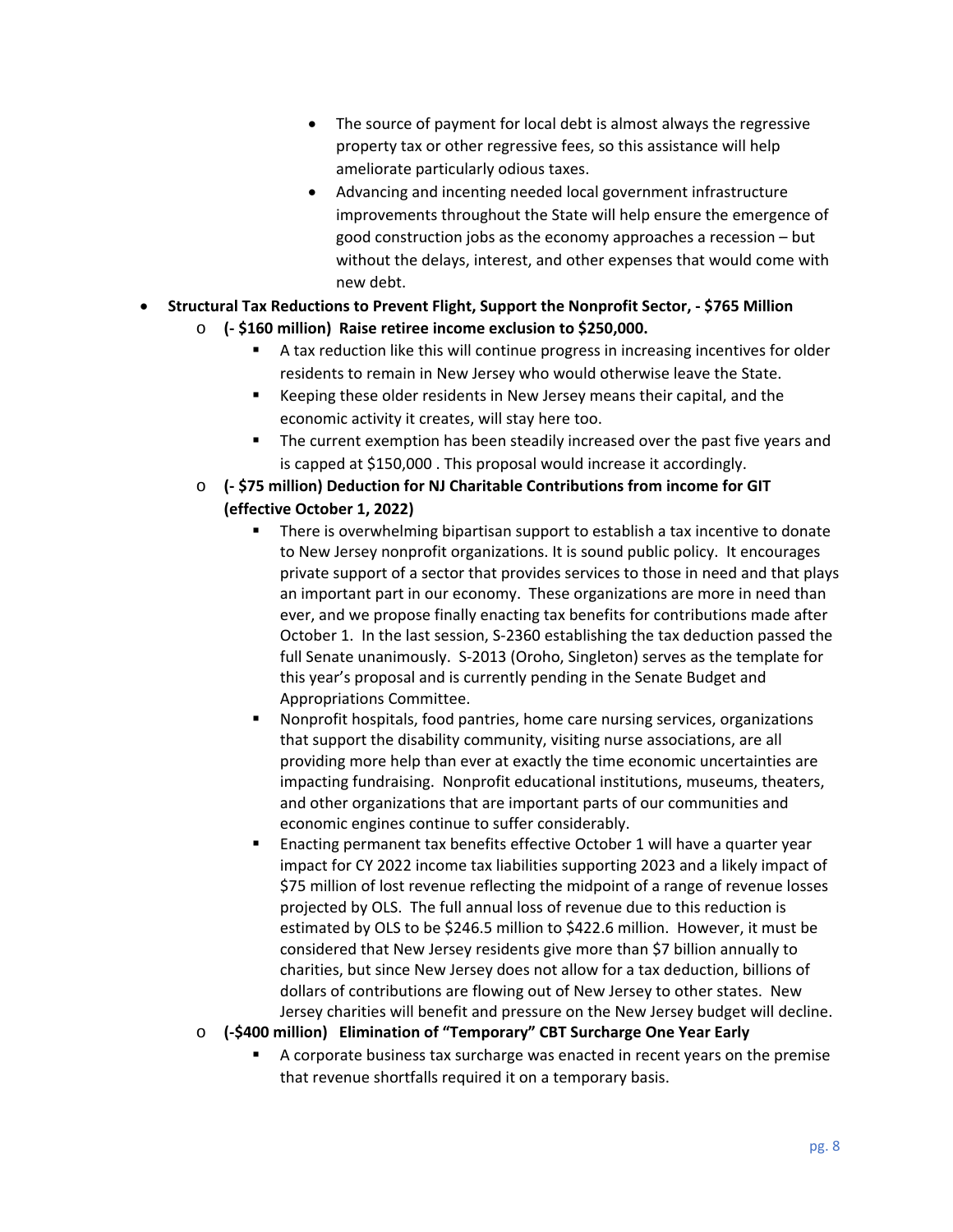- Sponsors acknowledged that the tax would be bad public policy if made permanent, so they provided for its phase out.
- The phase out of this tax was to happen in the midst of COVID 19 when the administration was projecting massive revenue shortfalls that never materialized. It was extended again though January 1, 2024 on the premise the State could not sustain any revenue losses in the short term.
- This proposal simply acknowledges there is no longer a revenue shortfall that can justify the continuation of this tax increase and it speeds the phase out by one year -- to January 1, 2023.
- The full-year value of the reduction is \$800 million.
- o **(-\$130 million) Moderate an automatic State CBT tax increase (due to 2017 federal law provisions being tied to the NJ Tax Code.)** 
	- This proposal would moderate a part of our State's corporate tax structure to greatly reduce a competitive barrier to job growth by bringing our tax treatment of certain corporate income in line with neighboring New York State.
		- In 2017, the federal Tax Cuts and Jobs Act created a Global Intangible Low Tax Income as a way to calculate a certain income of a U.S. multinational company.
		- The federal change was a part of federal tax reform, but it impacts state corporate taxation because our tax laws are directly impacted by federal policy changes.
		- Of all the states, New Jersey is one of only twenty that began taxing this income and we tax it at the highest rate along with ten other states.
		- This highly volatile and complicated tax creates yet one more outlier in our tax system that discourages growth in New Jersey.
		- It makes our tax structure revenue forecasting more difficult, due to its complexity.
		- New York recognized the competitive disadvantage their inclusion of the tax was creating in 2019 and adjusted the increase such that only 5% of certain additional revenues were being taxed.
- **Halting Planned New Tax and Toll Increases (AKA, "Helping the Governor Keep His Pledge Not to Raise Taxes") ~\$2 Billion** 
	- o **Halt income tax bracket creep by indexing the income tax brackets for inflation. (- \$366 million)** 
		- This proposal is to prevent automatic income tax increases attributable to inflation and "bracket creep" by passing S-676: sponsored by Senators Bucco and Oroho with bipartisan co-sponsorship from Senator Sarlo.
		- S-676 adds to the State personal income tax a common-sense taxpayer protection called inflation indexing that has been provided under the federal income tax since the 1980s. Inflation indexing means that tax brackets are revised annually to reflect nominal price and wage increases that result from inflation. When tax brackets are not indexed for inflation, it results in what is called "bracket creep," which is an increase in effective tax rates caused by inflation.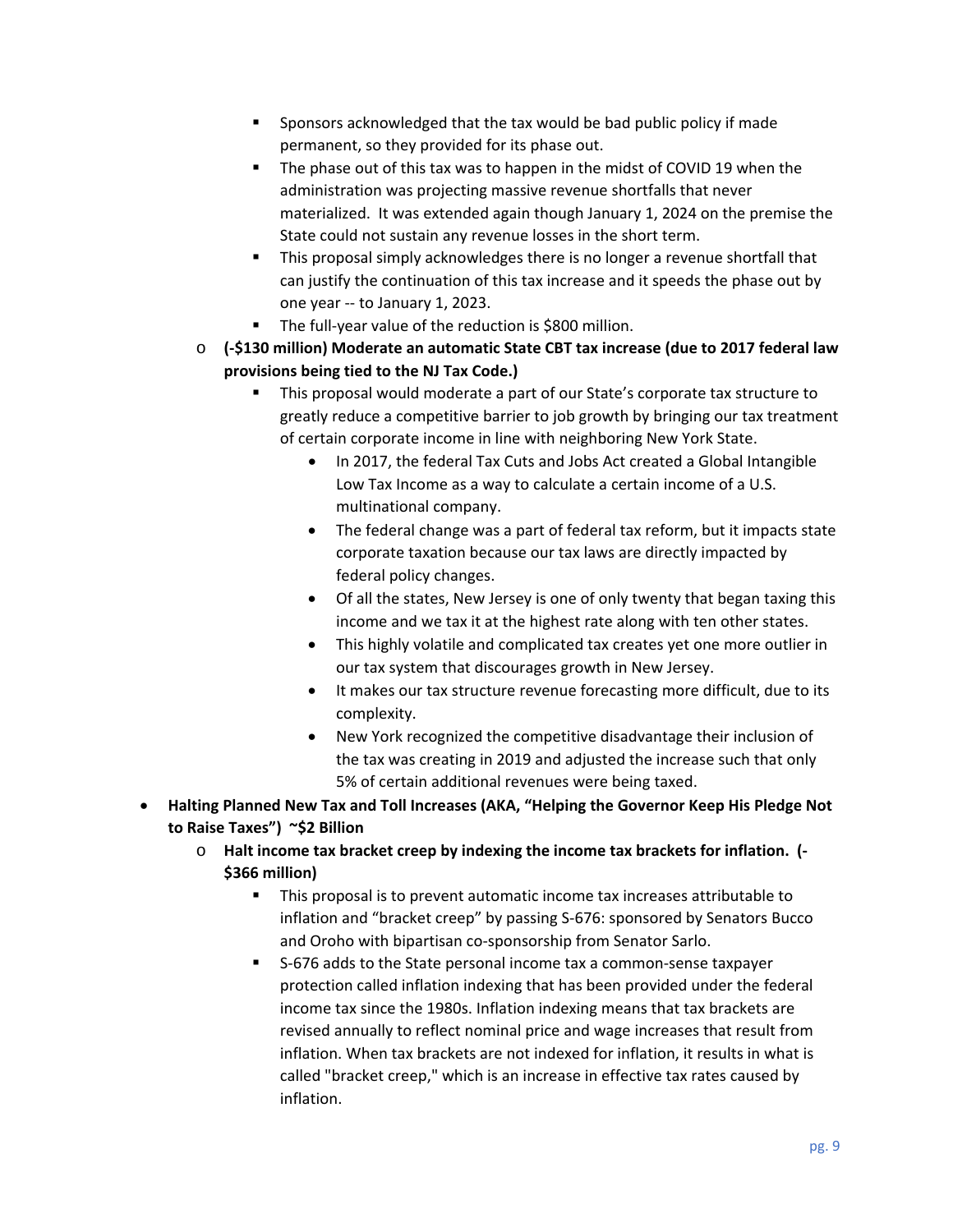- Higher income can bump a taxpayer into the next tax bracket, even if that higher income is merely keeping pace with inflation. A lack of inflation adjustment can also push more of a taxpayer's income into the highest bracket for which they qualify. The final result is a tax increase that occurs without any legislation being passed. Indexing addresses this by altering each bracket level each year by the level of annual inflation.
- o **Halt the next two 10% increases in employee payroll taxes that replenish the Unemployment Insurance Fund - \$100 million (Using \$100 million of federal ARA funds to offset foregone revenue increase, so no budget impact.)** 
	- New Jersey is one of only two states that impose a tax against every salaried employee's earnings up to the first ~\$40,000 called the wage base.
	- This tax is one of the most regressive in the State because it isn't collected against capital gains, bonuses, dividends, or even lottery winnings.
	- Every year, under existing law that has been in place for several decades, the Department of Labor increases unemployment benefits by average wage increases across the State, and then increases this horribly regressive employee payroll tax to pay for that benefit increase.
	- **This past January, the department took steps to increase the regressive tax on** employees by 10% to pay for a 10% benefit increase. It was done very quietly by publishing something in an obscure register.
- o **Halt planned increases in employer payroll taxes for next two years \$1.066 billion (Using federal ARA funds to replenish Unemployment Insurance Fund in lieu of tax increases, with no impact to budget.)** 
	- This proposal is to use federal ARA funds to restore solvency to the Unemployment Insurance Fund in lieu of three planned tax increases on employers in the next 16 months.
		- There will be a July 1, 2022 increase in tax collected for the Unemployment Insurance Fund on employers and it will result in employers paying an additional \$216 million in FY 2023 and again in 2024. In lieu of this tax increase over the next two years - \$432 million of ARA funds would be used to restore solvency to the fund.
		- Similarly, there will be another July 1, 2023 increase in tax collected for the Unemployment Insurance Fund on employers and, according to OLS, it will result in employers paying an additional \$234 million in FY 2024. In lieu of this tax increase, - \$234 million of ARA funds would be used to restore solvency to the fund.
		- Taxes would also increase on employers automatically to cover a projected \$400 million debt in the Unemployment Insurance Fund as of a certain date when the tax increase is triggered. To prevent this particular tax, \$400 million of ARA funds will need to be used to eliminate the debt.
	- The increases were to have taken place much sooner under longstanding statutory law as one of the only ways to resolve solvency to the unemployment fund. In 2020, amendments to the law provided some tax relief by phasing the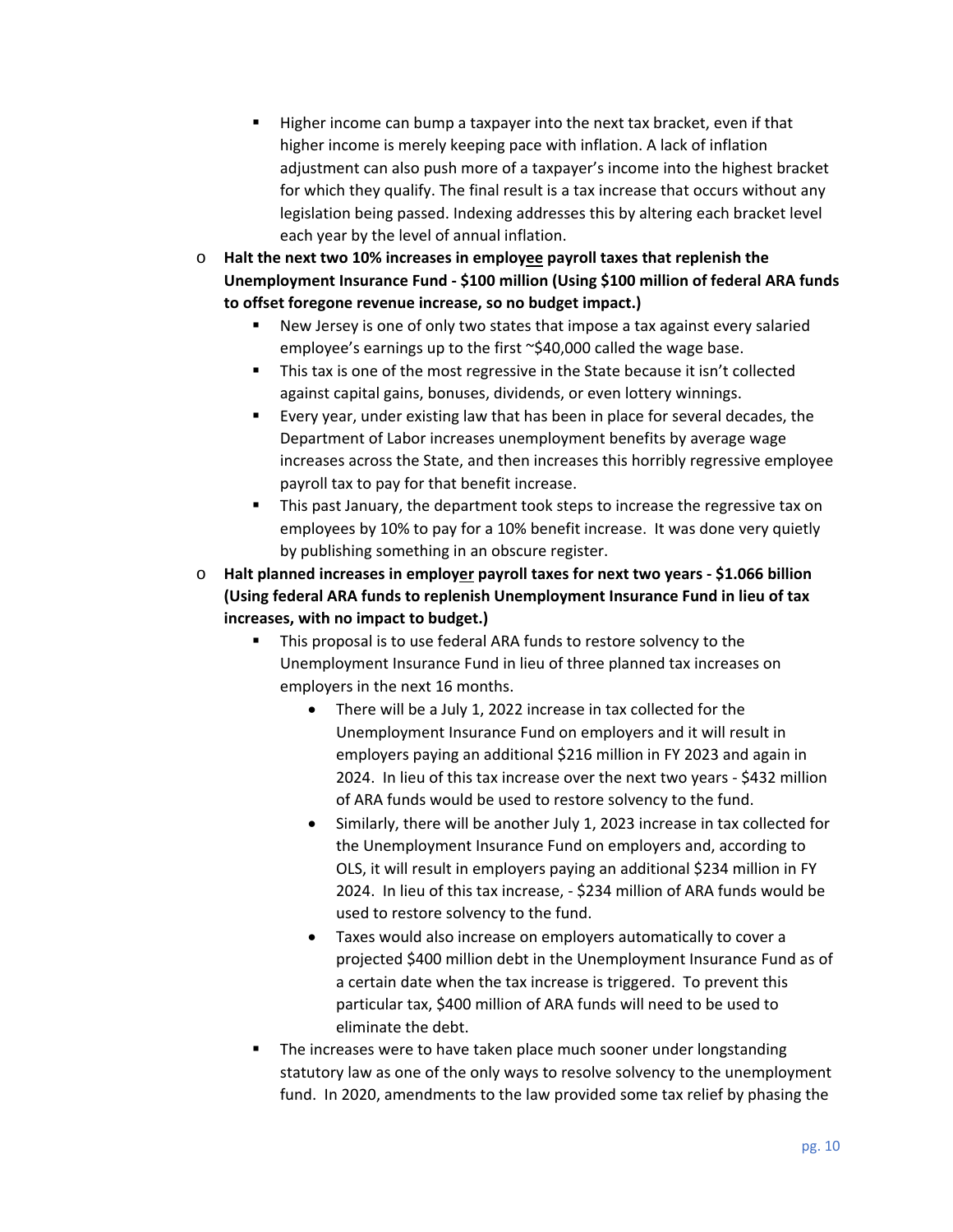increases in more slowly. However, shortly after those amendments were enacted, the federal government provided State's with funds that could be used to restore solvency to all unemployment funds without tax increases. Most states used funds as needed to avoid further damaging employers with crippling tax hikes while they recovered from COVID impacts. New Jersey has failed to do so despite bipartisan calls for action.

- o **Halt the January 1, 2023 toll hike on highways. (No impact to State budget.)** 
	- OLS indicates the three percent toll increase scheduled for January 1, 2023 would increase total toll collections by approximately \$172 million over prior year collections, including \$119 million from the NJ Turnpike, \$44 million from the Garden State Parkway, and \$9 million from the Atlantic City Expressway.
	- Halting this tax/toll increase would not impact the State's budget. A larger State subsidy of NJT to offset the current practice of using \$700 million of toll revenues to subsidize other people's NJ transit rides should not be necessary, because NJT reliance on toll revenue is reportedly being reduced next year.
- o **Halt the one-time \$600 million tax increase on Horizon Blue Cross Blue Shield (ratepayers.) (No impact to State budget.)** 
	- This tax increase was statutorily established over the unanimous objection of Republicans more than one year ago as a condition of the health insurance company change to its structure. The law takes \$600 million of Horizon Blue Cross Blue Shield's reserves which were paid by ratepayers. It's available now for rate stabilization or to benefit ratepayers and should be given back.
	- Ironically, the Governor and others still insisting on the tax increase know they want the ratepayers' money, but they don't have a plan for how to use it. Revenue is not currently anticipated or being allocated in the budget. It's classic Trenton, "We want your money… and we will figure out how to spend your money later – after we have it."
	- If the tax increase is not rescinded, as it should be, there should at least be a plan to utilize funds in this budget so it can be vetted and approved by the full Legislature. When the funds are received, they will almost certainly be spent by the Governor unilaterally through many budget provisions that allow him to increase spending as he sees fit for various programs, or though nontransparent process outside of the ordinary appropriations process.

## **2. PREPARE FOR A LIKELY RECESSION THOUGH A BALANCED SPENDING APPROACH THAT INCLUDES:**

- **Primarily allocating one-time revenues to one-time, nonrecurring purposes, including: pay-asyou-go capital infrastructure investments; restoring the Health of the Unemployment Insurance Fund; and paying down existing debt.**
- **Advancing longer term reforms that make our economy stronger;**
- **Establishing additional restraints in recurring spending in amounts that far outstrip proposed increases to address unfunded priorities.**
- **Leaving a surplus that grows to a healthy \$5 billion (10% of budget.)**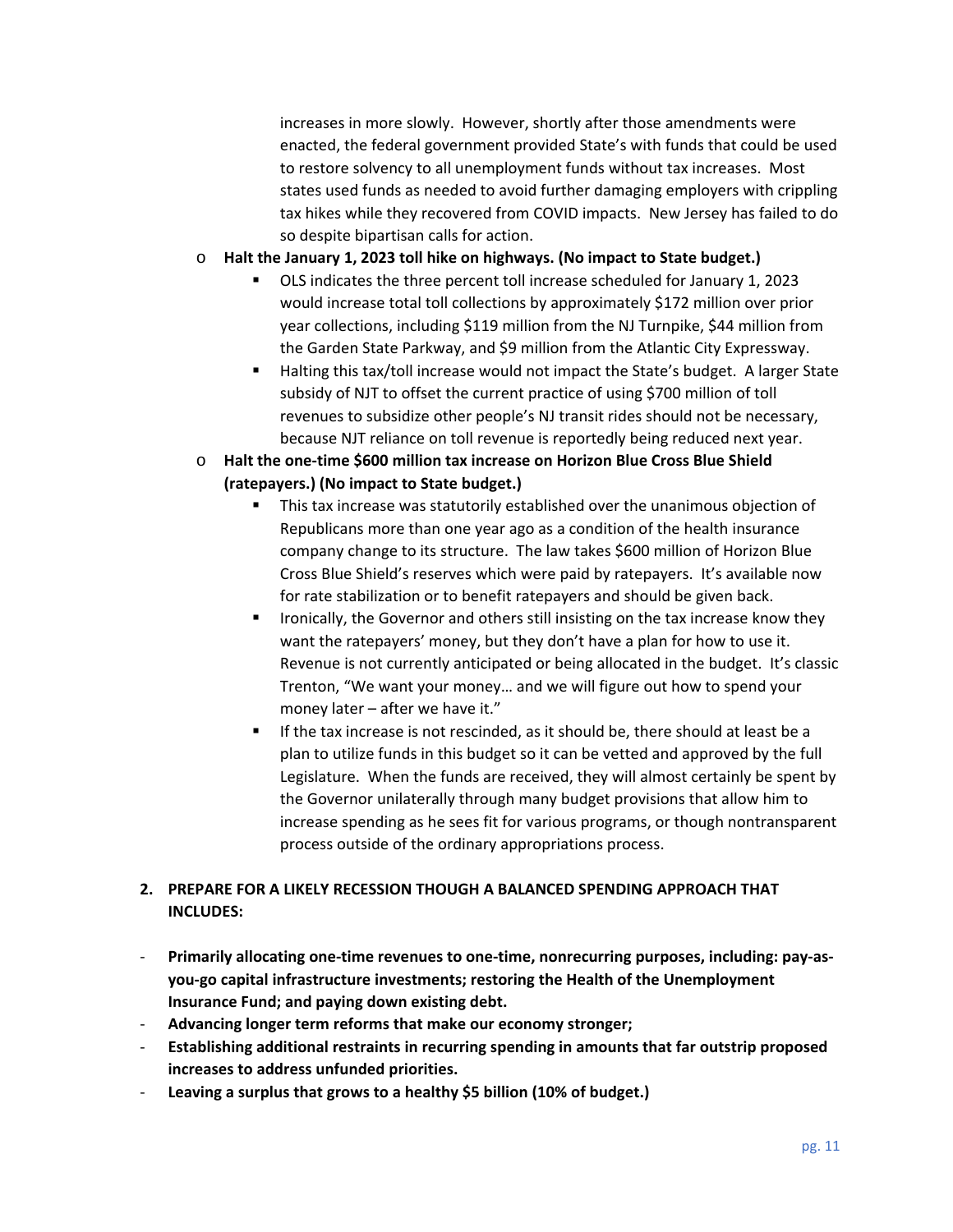Democrats, of late, have been panicking. They know they are passing budgets with massive spending increases that are unsustainable over the long term, and built on massive tax increases that are volatile. We have warned against spending increases and volatile tax increases to deaf ears for years.

With the worst inflation in 40 years due to failed national policies and economists warning of a recession, they want to protect their 40% spending increase over four years. It's a spending increase that includes massive programmatic increases that escalate in future years and hundreds of line items of pork that we have long argued to restrain.

They have ignored even modest proposals to end obvious excesses. They have consistently resisted even modest reforms in the areas of public employee compensation, and pension and health benefits. And they want to continue relying on volatile tax increases that they know will eventually turn south -causing their spending to be in jeopardy.

Democrats are desperate for the unsustainable gravy train to move full steam ahead, which is why they won't give back substantial funds to taxpayers and why they want to hoard massive amounts of tax overcollections in an oversized surplus and various slush funds. They will do this even as inflation means the purchasing power of the hoarded money will gradually be destroyed – all to protect a bloated budget from even a modicum of restraint for yet another year.

Republicans have a better way to prepare for a coming recession. We will grow the surplus to a \$5 billion -- 10% of the budget -- but in conjunction with the other strategies discussed below.

- **Allocating one-time ARA block grant funds to one-time, nonrecurring purposes, including: payas-you-go capital infrastructure investments; restoring the health of the Unemployment Insurance Fund; and paying down existing debt.** 
	- o Republicans advocated last year that one-time federal ARA block grants funds be allocated for short-term capital or temporary needs and debt reduction. We do so again. None of the funding is advocated for spending that would last in perpetuity and dig a deeper structural budget hole when funding disappears. To that end, this budget updates our plan submitted last year and sets forth how to use the \$3 billion of federal ARA block grant that remains unallocated.
	- o As previously noted, \$1.166 billion of those funds are proposed to restore the health of the unemployment insurance fund in lieu of tax increases, another \$600 million is proposed to advance capital projects at the local level in lieu of property taxes, and additional funds are also recommended to hold school aid harmless while schools recover from COVID.
		- Republicans similarly dedicate all of the remaining funds ARA block grant funds to unmet one-time State, local, and nonprofit capital projects and debt reduction/avoidance.
			- We continue our ignored advocacy from last year's budget process to allocate \$400 million to replace the state's antiquated IT and computer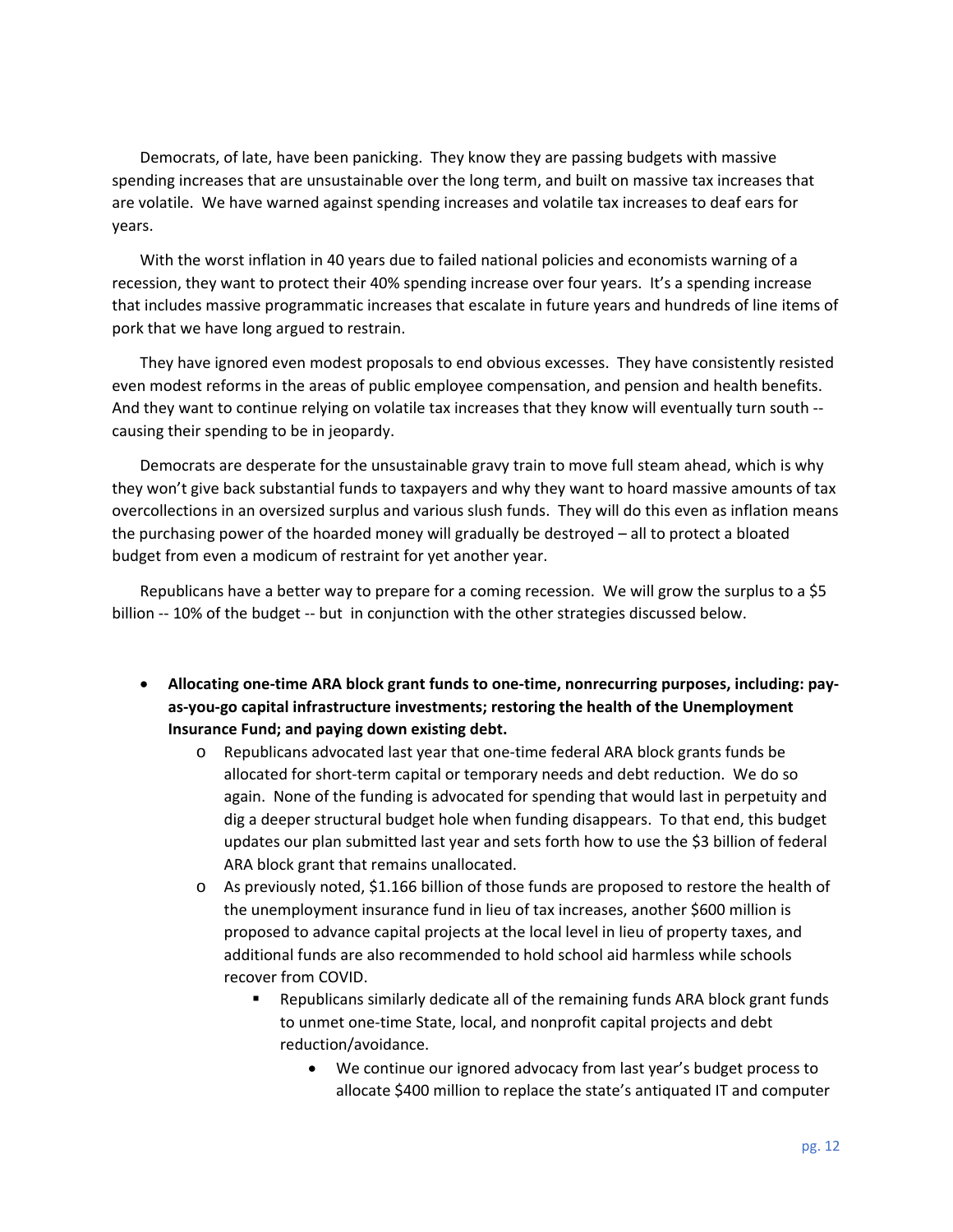systems. They are barely functioning and provide awful services to the public. In particular, the States' systems in the areas of motor vehicle services, unemployment services, taxation, pensions, human relations, and finance are all grossly outdated. One wonders if we do not fix these systems now, when they ever will be fixed.

- We advocate using \$400 million of these funds to support higher education capital needs and avoid the Governor's intention to issue \$400 million in new debt against prior debt authorizations. Projects will be less expensive (no professional fees or interest costs) and more flexible (no IRS restrictions on projects.)
- We advocate using \$40 million to fund security and emergency preparedness improvements in the education and nonprofit sectors. Public and private preK, K-12 schools, community colleges and public and private universities would be eligible to apply as well as nonprofit institutions. Significant funding has been provided for this purpose in past in bond acts, and this funding would help bridge unmet needs and expand eligibility.
- \$5 million is recommended to support additional assistance to local governments to equip police with body cameras
- \$4 million is recommended to equip public school buses with safety equipment per Emma's Law sponsored by Senators Corrado and Bramnick.
- Funding to achieve 100% auditable voting machines \$10 million. Funding to fully implement auditable, paper-trail voting machines and electronic poll books is inadequate. \$10 million is proposed to provide counties with additional funds in order to offset these important initiatives.
- We advocate an additional \$175 million grant program for health care emergency preparedness.
	- o This would build upon the prior allocations of funding in the amount of \$550 million that supports just four regional hospitals.
	- o A grant program of this size more broadly available to the health care community could reach important projects like: the \$20 million needed to provide health care professional education and training at Morris Community College, and a request for \$14.5 from St. Clare's advocated by Senators Bucco, Pennacchio, and Oroho; \$2 million for Hunterdon Healthcare to build an emergency management and storage center; \$50 million to support Atlantic Health System's Overlook Medical Center, Union County and its level 1 trauma center advocated by Senator Oroho. And a request by Virtua for \$50 million to address critical health needs including: expanding capacity at two hospitals that serve vulnerable communities and addressing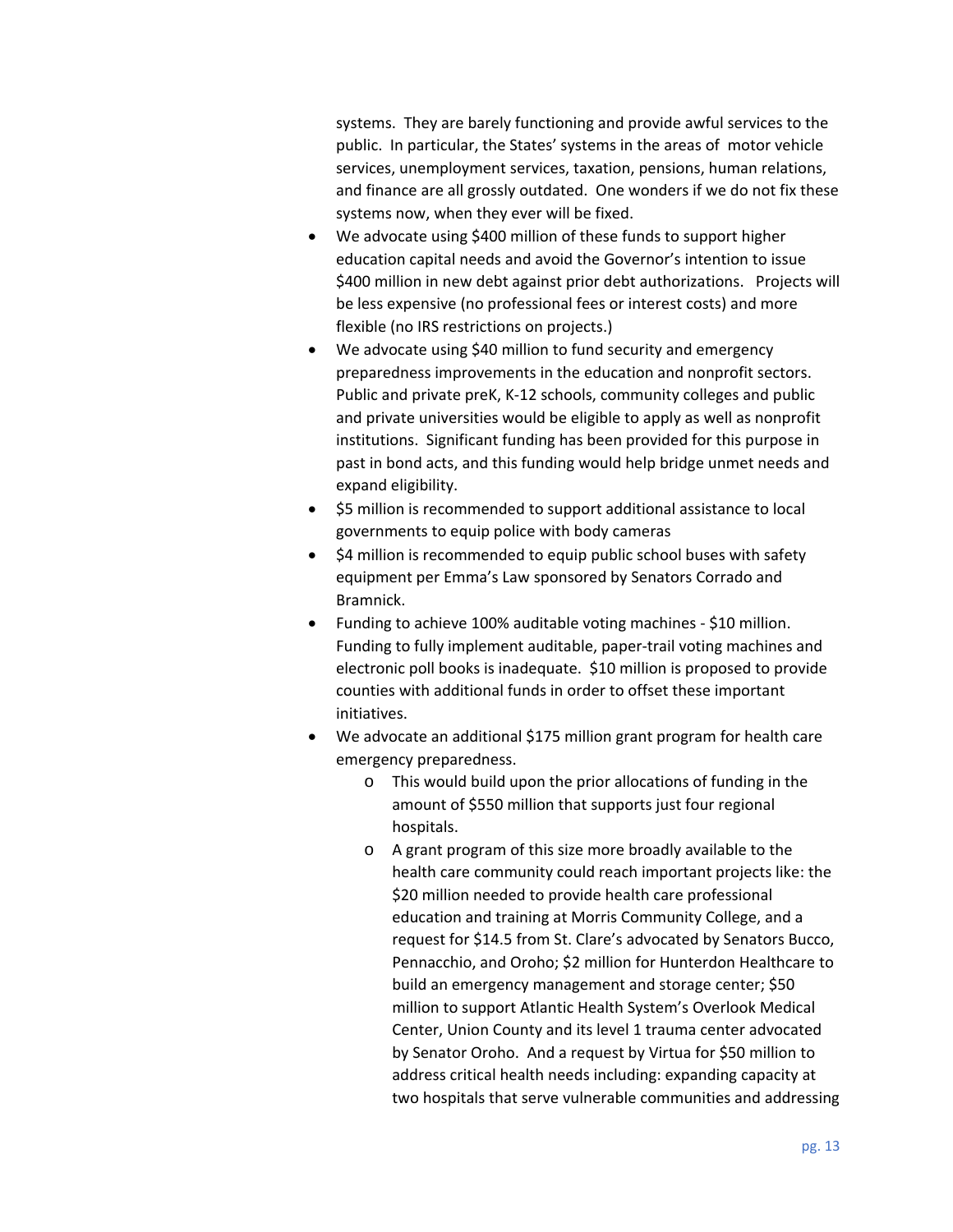health care workforce shortages through a partnership with Rowan University that will benefit the entire region.

- o **Advancing longer term reforms and initiatives that make our economy stronger: Repatriating taxes paid to New York; and pension and benefit reforms that target abuses and allow the option for new employees to select a more stable 401K style defined contribution plan. (\$600 million in revenues and savings in year one, potentially growing to billions of dollars annually.)** 
	- **Repatriating Tax Payments Being Grabbed by New York to New Jersey and Lowering the Tax Rate for our Residents in the Process (\$500 million in year one, potentially growing to billions of dollars annually.)** 
		- New York State has been inappropriately taxing New Jersey residents' income when they work almost exclusively from home for New York corporations. It's basically theft and New Jersey sits back and watches it happen while New York pursues these funds with overly aggressive and debatably constitutional tax rules and enforcement actions. A large portion of the approximately \$4 billion of taxes New York collects from New Jersey residents should not be collected by New York at all and should be collected instead by New Jersey -- and at lower rates.
		- Traditionally, many of these employees commuted to New York as a rule, and only worked from home as an exception. The old paradigm of New York collecting taxes from income earned in New York made some sense. However, with technology changes over several years, many such workers now rarely step foot in New York -- if they even have office space there at all. During the pandemic employees were directed by their employers to stay away from their New York offices due to COVID 19 and to work from here in New Jersey. As COVID fades, New York corporations are realizing that they can function fine -- sometimes even better -- under the arrangement where their employees' offices are really at their homes, or even a satellite office, in New Jersey. But New York keeps taxing our residents as if they work there.
		- New York's taxation is not fair or reasonable. The employees aren't putting a demand on New York government services or expenses. To the contrary, these folks work from New Jersey and receive New Jersey services.
		- In many instances, the continued taxation of New Jersey based employees by New York corporations on the tenuous legal premise that their official/assigned workplaces are in New York isn't even legal. In fact, this practice may violate New York's own source allocation rules. Furthermore, New York's position may violate the United States Constitution.
		- Despite Republicans raising this issue repeatedly, Governor Murphy has done next to nothing. The State's only "action" was to support New Hampshire with an Amicus Brief with respect to unsuccessful federal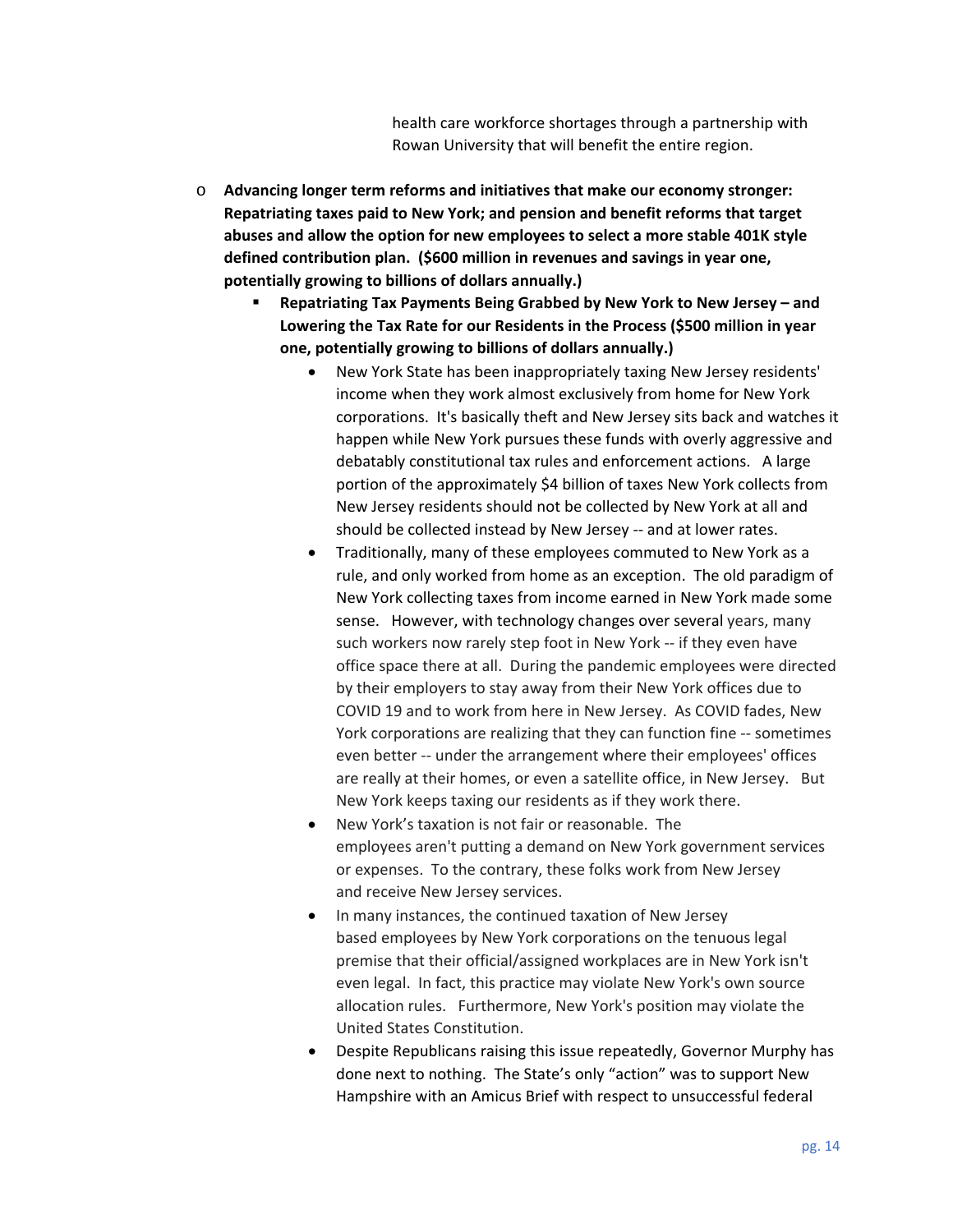litigation they brought against Massachusetts over a similar, but not identical, issue.

- Though filing an Amicus Brief was appropriate, it was a lazy approach to a serious problem, and it ignores additional options.
- New Jersey should have a much more aggressive plan of action to address this unfair, and almost certainly unlawful, practice.
	- o Our Division of Taxation should be warning New York corporations with New Jersey offices to stop allocating New Jersey employees and their income to New York for tax purposes when they aren't stepping foot in the city to work and are even prohibited from doing so.
- Most importantly, New Jersey should actively court New York corporations to set up satellite offices in New Jersey -- if that is even needed -- to help them allocate their employees to New Jersey for tax purposes which would benefit their and their employees' bottom lines. Such an approach would incent employers to effectively do the right thing which would reduce their employees' taxes and keep money in New Jersey where their employees already create the need for services.
- New Jersey should encourage New Jersey residents to assert their rights and offer legal assistance should New York continue to try and tax our people at higher rates than they would pay in New Jersey. Though our State provides tens of millions of dollars in legal assistance to people in various situations, they incomprehensibly draw the line at fighting to help taxpayers – and the state – keep more of our own money.
- Finally, our Governor should be marshalling our United States Senators, and our entire congressional delegation, to unanimously insist on federal law changes. For some reason, our Governor has failed to do so, and our representatives in Congress, with few exceptions, have done precious little.
- In short, sitting in a lawn chair and clapping for New Hampshire while New York overtaxes our citizens and eats our lunch wasn't leadership. It was a lazy way to avoid truly engaging the issue and it is costing our residents money and our State billions in revenue every year.
- **Republicans have long called for additional reforms in the area of pension and health benefits, and we do so again with proposals that are consensus oriented and would be supported by most public employees -- common sense reforms that end abuses and give new public employees the right to choose a 401k-style retirement plan in lieu of the unstable defined benefit plan. ~100 million.** 
	- Many bipartisan reforms were made to pension and health benefits during the Christie Administration that significantly reduced long term expenses. Though some of us propose deeper reforms, we should all be able to agree on ending certain abuses that have not been addressed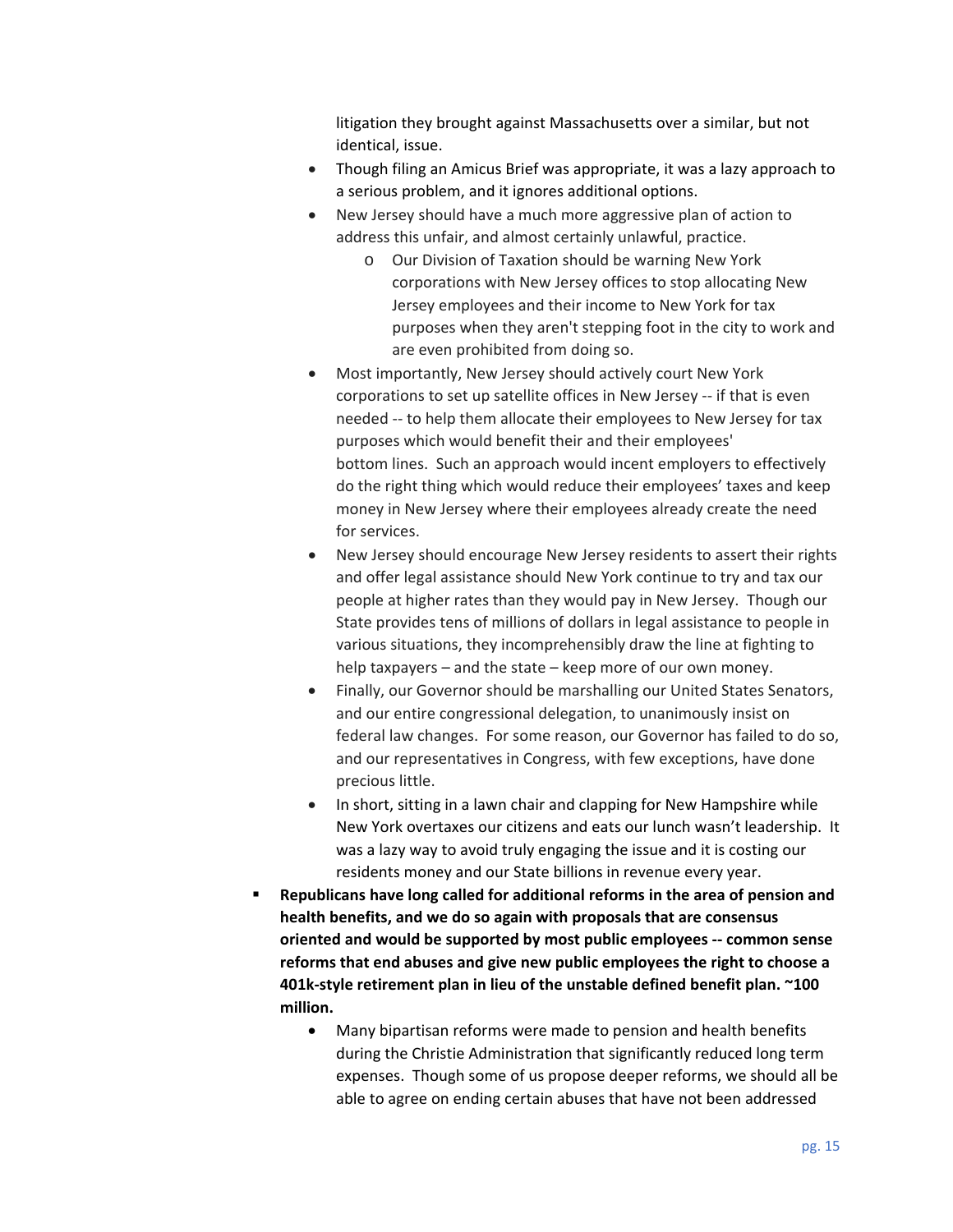and giving younger employees the option to move into 401k style plans if that is their choice. Both of these approaches would help to reduce our existing costs, and more importantly, move towards a more stable and structurally sound budgeting system over time.

- However, our current defined benefit pension plans and health benefits system continue to have obvious abuses in them for many older employees. We propose ending these abuses.
	- o Certain grandfathered employees are still able to receive full time pension credit for as little as \$1,500 of "work" every year.
	- o Though most public employees now pay reasonable premium sharing towards their health care on a sliding scale tied to salary, families with dual public employees can game the system by choosing to receive health benefits through the lower paid spouse. It creates situations that are grossly unfair where a middle-class public employee who is a single parent with three children, pays far more than a married couple with a combined \$200,000 of pay with no dependents.
	- o There are still public employees in PERS, JRS, and TPAF retiring at a very early age and who immediately receive health benefits for life -- even though they are obviously of working age and retired from pension systems that do not require employees to pay more for such benefits.
	- o Some public employees continue to be paid a "bonus" for not taking health insurance – even when they have health insurance available from a second job – or a spouses' job. Premium sharing  $-$  which was imposed more than a decade ago  $-$  now serves as a disincentive to accepting health insurance when another option is available, so paying someone to decline insurance when other insurance is available is no longer always necessary. We propose that public employees seeking compensation for declining health insurance should have to disclose when an insurance option is available through another employer or spouse's employer. If the alternative health care is through a public employer, no extra compensation should be available for not accepting a plan. If the other plan is available through a spouse's private employer, then there should be additional limits on compensation for not accepting the public employer health insurance.
- Additionally, defined benefit pension plans are inherently volatile for the State's budget and moving towards 401k or cash management style plans would obviously create structural budget improvements. New Jersey, unlike almost all private employers, many public employers elsewhere, and even public universities in New Jersey and the United States Military, has refused to embrace 401k style plans or even cash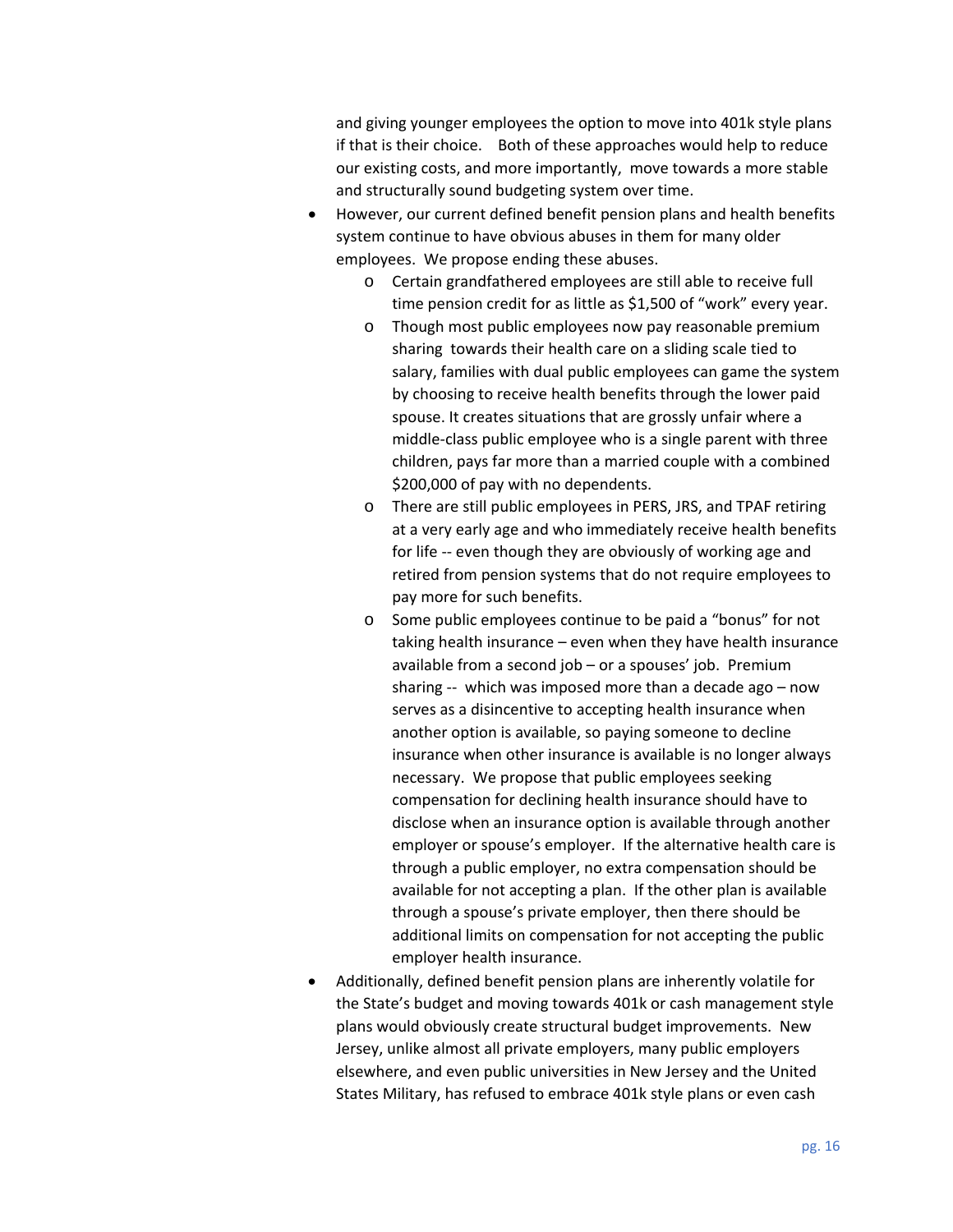management plans – even on a voluntary basis. Many new employees and younger workers would choose 401k style plans if they were given a choice, because they can control their own funds, and bring their retirement accounts with them should they leave a public employer:

o Though some of us may propose going farther, we support giving younger employees the right to join the same Defined Contribution Retirement Plan (DCRP) available to other public employees in New Jersey if that is their choice. Giving new employees this choice doesn't only help the State move towards a more predictable and sustainable benefits system, it could draw talented employees who might shy away from a defined benefit system that they may not prefer.

## o **Establishing additional restraints in recurring spending in amounts that far outstrip proposed increases to address unfunded priorities.**

We recommend the spending adjustments listed below. We have proposed increases in support of generally neglected needs, but we have also proposed spending restraints that exceed these increases. We note that last year the Legislature adopted a budget after months of review that failed to substantively reduce a single line item proposed by the Governor except for technical spending adjustments, while adding spending -- including hundreds of line items earmarked for favored recipients over thousands of similarly situated local governments and nonprofits whose needs were dismissed. That approach of budgeting will bankrupt the State and is unfair.

#### **Addressing unmet needs:**

- **Higher education restoration of cuts and parity \$15 million.** The appropriations for our state public universities and colleges are arbitrary and has resulted in Ramapo losing 3% of its aid, Montclair State losing 8.6% of its aid, and Stockton losing 11.3% of its aid. Numerous senators have advocated restoring aid, including Senators Testa and Polistina who have noted reductions to Stockton University and have supported proposals by the University community to restore funding. Additionally, William Paterson loses funding for an important childcare project that was advanced on a bipartisan basis last year by Senators Corrado and Pou, and it is underfunded compared to other university and college increases. \$15 million would allow for a restoration of funds and ensure these universities and colleges receive an increase that's at least comparable to those being received by other institutions.
- **County Colleges Inflationary Adjustment \$15 million.** The Governor's budget allocates a total of \$144 million for all of our State's county colleges. This represents no meaningful increase in funding from the previous fiscal year. County colleges have sought a \$15 million increase -- reasonable in light of their mission, inflation, and impacts of COVID.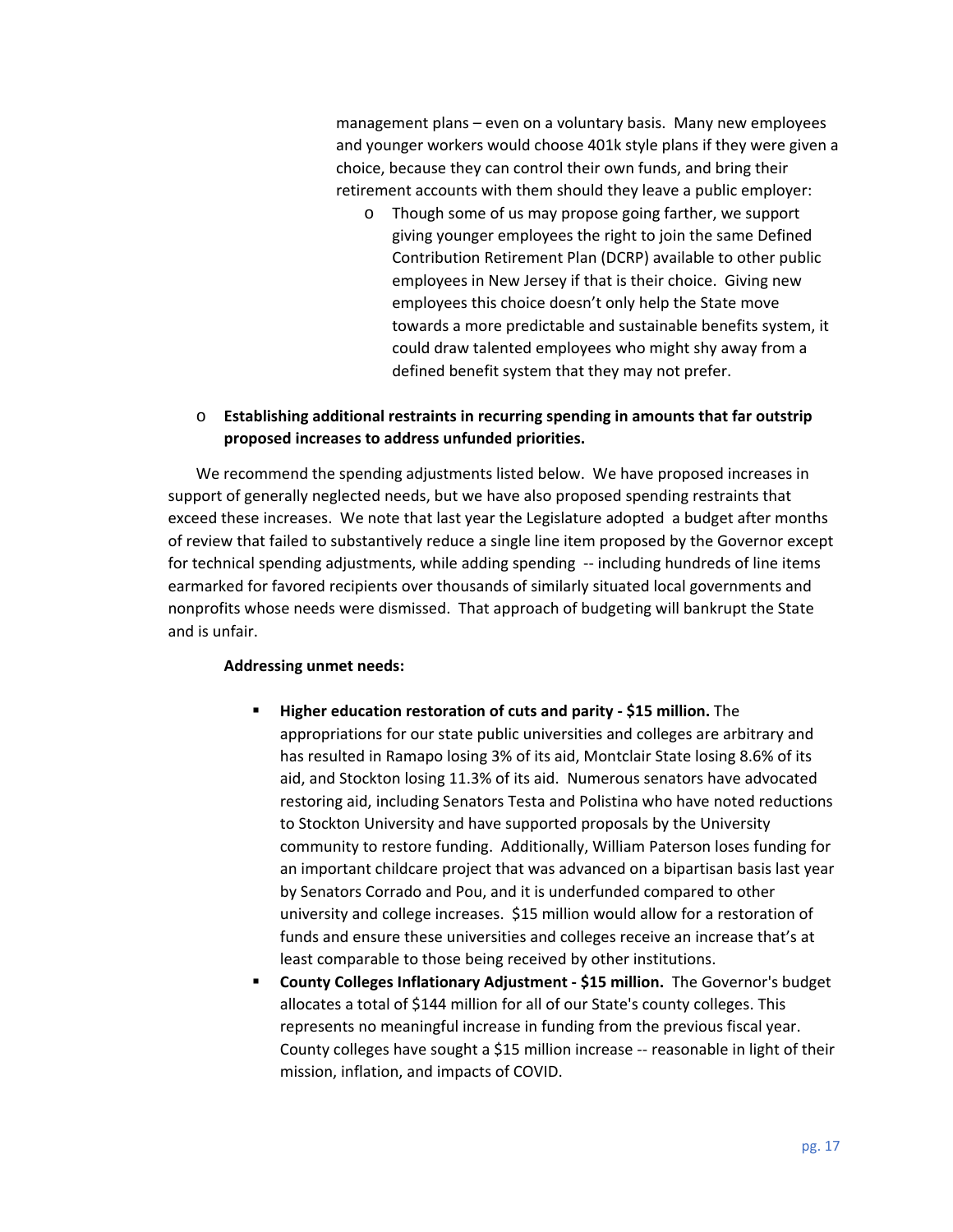- **Restoration of a Proposed Reduction in Charity Care \$10 million** The Governor has inexplicable proposed to cut \$10 million in hospital funding that compensates hospitals for providing emergency care to people without insurance or an ability to pay. With inflation approaching 10% and all of the volatility and uncertainties caused by COVID, now is not the time to reduce their aid.
- **Student Tuition Assistance Grant (TAG) Program Expansion \$40 million** TAG cannot currently be used to help students pay the costs of summer courses, despite Federal Pell grants allowing for this in recognition that summer courses help students complete their education faster -- or on a more flexible basis. Implementation for summer TAG would cost an estimated \$30 million which would be offset by students finishing earlier and therefore not needing TAG in future semesters. Additionally, certain universities' students receive far less in TAG grants than other institutions including Thomas Edison University and Stockton University. An additional \$10 million is recommended to bring parity to the students attending these institutions.
- **Restoring funding for private universities and institutions to approximately 2010 levels and redirecting obviously unnecessary assistance from Princeton University to all other private universities - \$5 million.** Direct state operating aid for independent colleges and universities is \$8.5 which is less than provided in 2010. An increase of \$5 million would bring this operating aid close to 2010 funding levels. However, it is also recommended that the funding be restricted to those private institutions with a true need for State assistance which means reallocating Princeton University's funding to the other private universities
- **Establishing fund to encourage sustainable contracting and initiatives \$1 million.** New Jersey institutions of higher education have successfully partnered with New Jersey nonprofit organizations to develop and offer support and assistance to local governments, school districts, and other governmental contracting agencies to function in a sustainable and environmentally responsible manner, and to use resources efficiently. This proposal is to bolster these efforts with a cost-effective \$1 million appropriation which will pay economic and environmental dividends far into the future.
- **Fund the mental health hotline (created by S-311) without a fee set forth in the legislation. \$1,000,000.**
- **Partial reversal of the diversion of 9-1-1 fees to support county emergency response systems - \$21 million**. Republicans, including Senators Testa, Bucco, O'Scanlon and others strongly support a proposal by the New Jersey Association of Counties to support a partial reversal of the diversion of 9-1-1 fees. Though the diversion of fees is much larger, they have requested that \$21.0 million of diverted fees be used to fund county 9-1-1 centers with a \$1.0 million grant for each county to regionalize, upgrade, or maintain its 911 system with a precise, accurate, and reliable communication network.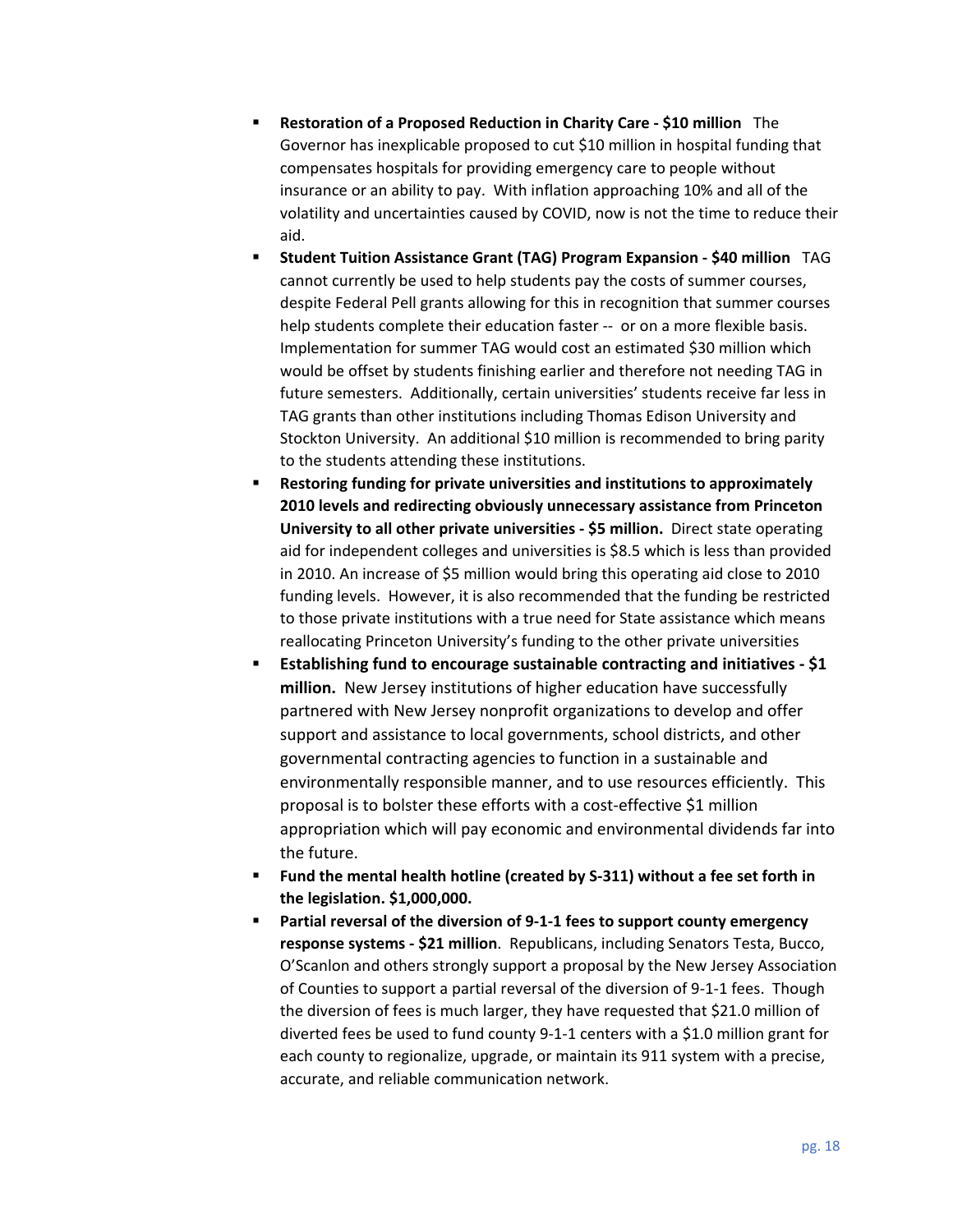**Ending the Diversion of Licensing Board Fees - \$38.5 million** The Department of Law & Public Safety at

(https://pub.njleg.state.nj.us/publications/budget/governorsbudget/2023/LPS\_response\_2023.pdf) provides an accounting showing plans to increase diversions from the professional licensing boards from \$8.5 million to \$38.5 million, and there is budget language to effectuate that on page D-277. This diversion is bad government in any year, and funds are needed by the boards to improve IT capabilities and improve the workforce crisis existing in many of the occupations they license.

- **Restoration of funding for municipal Open Space/PILOT Compensation \$3.5 million.** Of the very few places the Governor decided he would actually reduce spending in the midst of an unrestrained spending binge, was a \$3.5 million reduction in payments the state makes to rural and suburban communities. The reduction (33%) reduces State compensation provided to hundreds of predominantly rural communities whose property tax base has been impacted by State land purchases. In many of these communities, the level of services is so low (i.e., no paid fire or garbage services) and so efficient (i.e., a handful of nonunionized employees performing multiple functions and a plethora of shared service agreements) that the reduction in aid is impossible to address. Ionically, before a reelection last November when rural communities overwhelmingly rejected him, the Governor supported this funding. In a budget bloated with massive programmatic spending increases and Governor-proposed pork for single towns that exceed this entire cut, the proposed reduction is little more than a senseless act of political retribution.
- **Increased payments to blind/paraplegic veterans in NJ \$400,000.** This proposal is to increase State payments to veterans (and surviving spouses) who became blind, paraplegic, or hemiplegic as a result of wartime service. Payments would increase from \$750 to \$3,000. Senator Testa had proposed a bill (S-591) that sought to increase these payments from \$750 to \$3,000 annually and that amount is still achievable. However, his bill was merged with a bill proposed by Senator Greenstein with a lesser increase because Democrats would not support a larger amount. The cost for this support is \$400,000 annually.
- **Increased support to social service providers and nonprofits \$225 million.**  Republicans are concerned that the budget fails to provide adequate increases in support of social service providers and other nonprofit agencies that have had to address challenges, including: increased demands for services, a tightening labor market that makes it challenging to find employees, and state mandates and employee/employer tax increases that impact their capacity. For this reason, Republicans support \$225 million to address various needs of the nonprofit service providers in various fields including, but not limited to, health care, service providers for the people with special disabilities, and services for seniors. Some of the many requests made by providers that have our strong support include: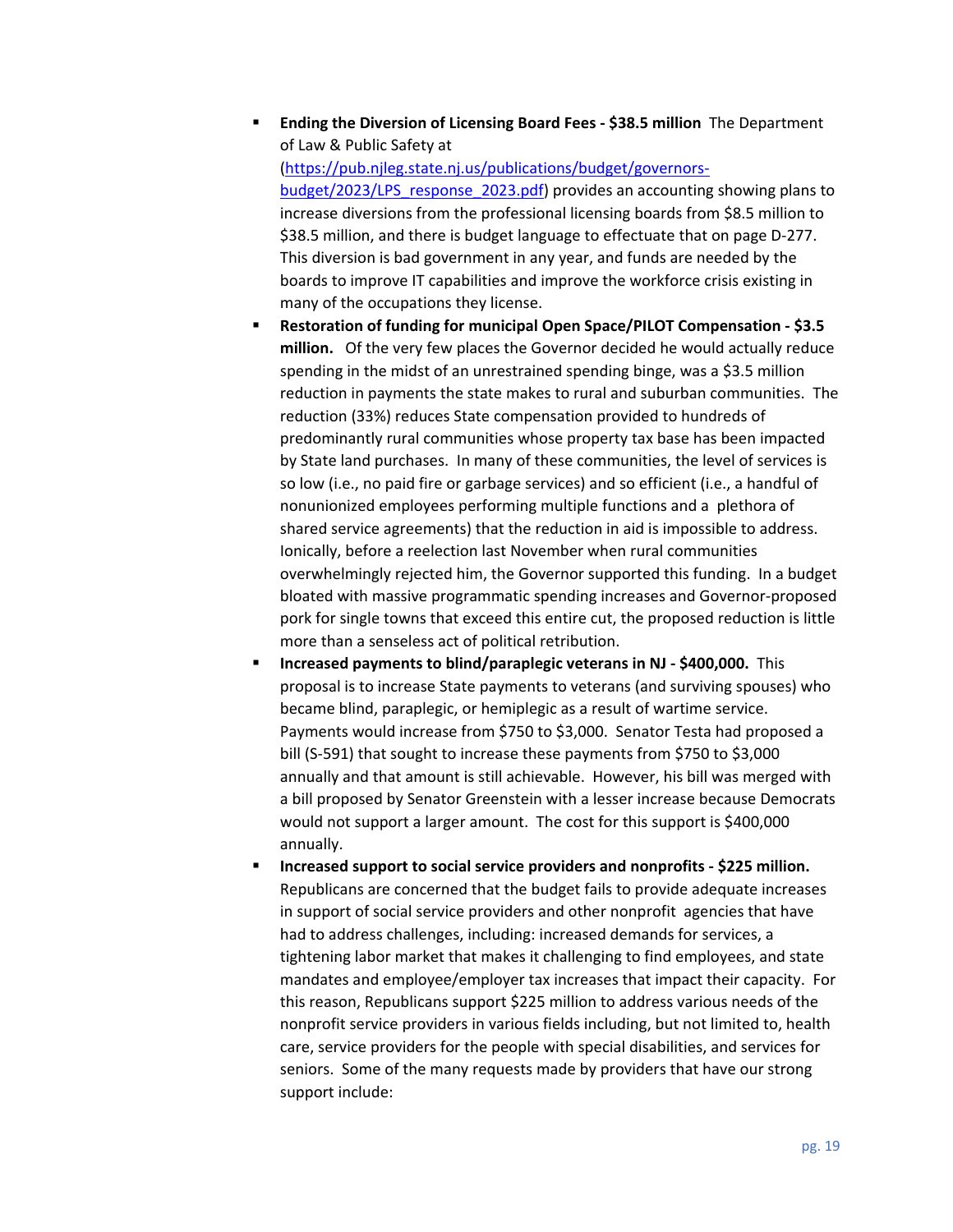- A request by the Visiting Nurses Association of Central New Jersey to increase state-funded rate support for agencies to ameliorate a federal CMS Home and Hospice Care reduction in reimbursement which has a devastating impact on the home and hospice service lines as well as the ability of the Visiting Nurses Association of Central New Jersey and other providers to continue to support the community-based programs which serve our most vulnerable. Without support, to this and other non-profit providers of community-based, family and child-oriented health and wellness programs, they will have to shutter or shrink these programs and limit hospice care for vulnerable populations.
- Requests by the hospitals and mental health care professionals and advocates to expand the New Jersey Child Collaborative Mental Health Pilot Program for Children and Adolescents by \$7 million in light of increasing demands for mental health services by children impacted by COVID and other societal changes.
- A request by the Mayo Performing Arts Center in Morris County for \$100,000 to maintain and enhance services to the community supported by Senator Bucco.
- A request by Hackensack Meridien Health to expand by \$10 million the Carrier Clinic Pediatric Behavioral Health Expansion Project to address increased demands for behavioral health challenges.
- Increased funding in the amount of \$20 million for nonprofit schools and support for families needing transportation to private schools. These schools are facing the same pressures of addressing COVID, inflation, employee retention (including a growing crisis to find enough school bus drivers), though their aid is largely flat. Similar to the issue whereby hundreds of public schools are receiving cuts in aid or insufficient increases well below inflation, not increasing funding is unreasonable and unsound public policy. While select public school districts are receiving increases of up to 92% -- or more than \$100 million in one case -- these private schools are being shortchanged even though they are a critical component of our overall education system. We support requests for categories of reimbursement rates for private schools though three support programs, increasing the rate for compensatory education to \$1,300, and raising the ceiling for nonpublic school transportation to \$1,150.00.
- A request by the Center for Evaluation and Counseling for \$500,000 to help children and their families who have experienced abuse, neglect and violence. The Division of Child Protection and Permanency and the Superior Court rely on their assessments and programs to aid at-risk families and juveniles. Their services which assist families in all 21 counties are highly specialized and the increased funding will enable them to reach more clients as well as help them retain experienced staff.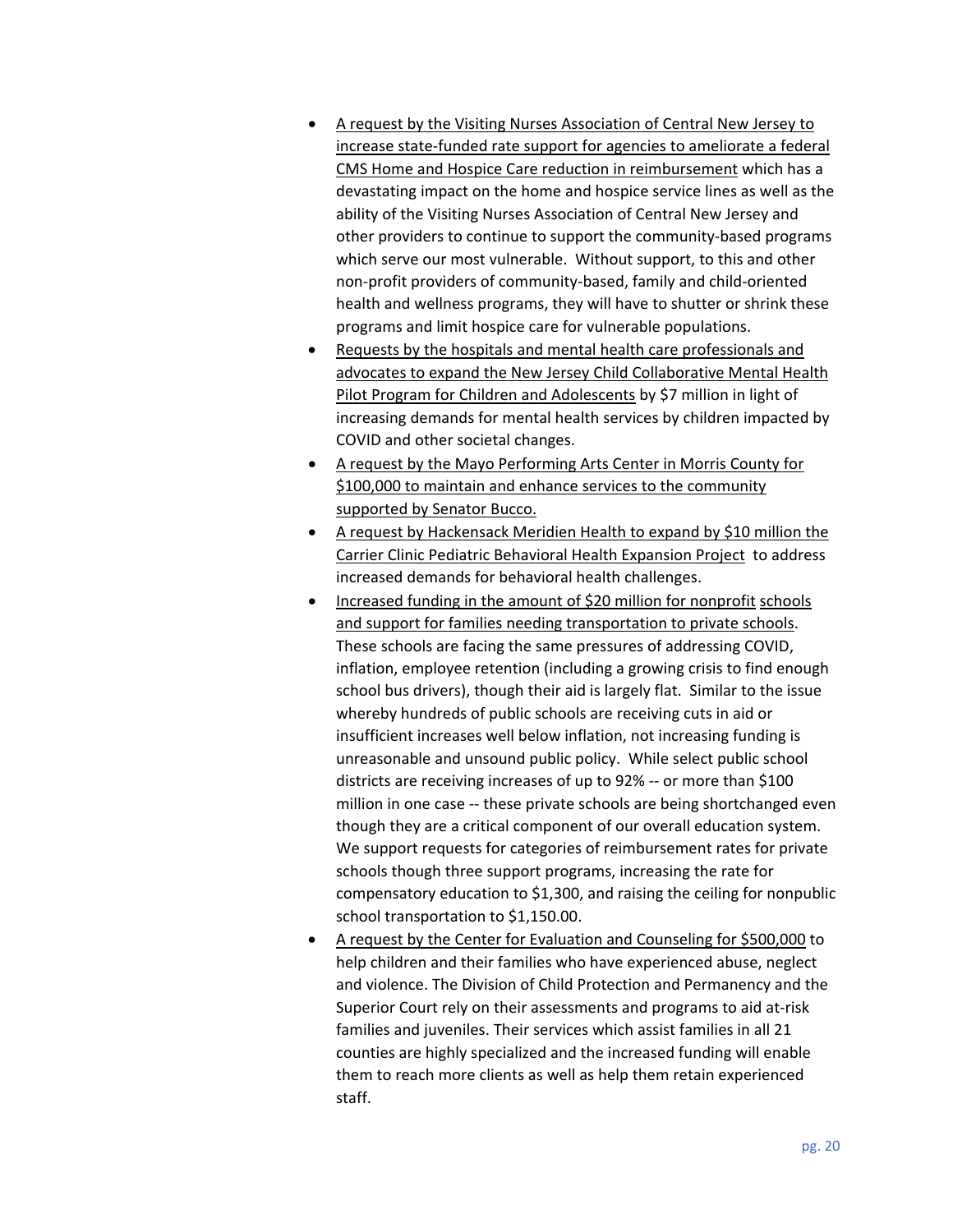- A request for \$100,000 by the Jersey Battered Women's Center in Morris County to continue providing quality services to battered women and their children.
- Provide \$2 million (\$1 million each) to promote Science Technology, Engineering and Math (STEM) careers pursuant to bipartisan S-1754 (Oroho and Beach) and robotics pursuant to bipartisan S-S2204 (Oroho/Greenstein) A significant concern we hear from manufacturers and those in STEM/innovation fields is the inability to find skilled people or even anyone that wants to go into these sorts of jobs. People frequently do not understand the high wages and benefits in these jobs that don't always need a college degree. Many manufacturers and STEM advocates have advocated a marketing campaign to educate the public about the benefits of these careers. S-1754 with bipartisan support does just that. Similarly S-2204 which was enacted last year and promotes robotics and STEM careers though a PILOT program run by the Department of Education is in need of \$1 million of funding.
- A request by the New Jersey Association of Mental Health and Addiction Agencies to increase funding by \$1.1 million for the Early Intervention Support Services programs and an additional \$10 million to expand the School Based Youth Services Program.
- A request by ACCSES New Jersey for an additional \$4,475,000 for the purpose of providing employment supports to individuals with disabilities employed on state and federal set-aside contracts. These agencies are more important than ever, as the parents and loved ones of their clients address continuing impacts of COVID and childcare issues and these agencies costs skyrocket due to inflation and other factors.
- A Personal Care Assistant (PCA) Program rate increase advanced by health care providers. This proposed \$1/hour rate increase equates to \$17 million. Additionally a \$4/hour increase to the private duty nursing rate would require a \$16 million appropriation.
- Help the Intellectual and Developmental Disabilities Community (IDD) sustain services for individuals and families by including a rate increase for residential services at a cost of \$69 million. This appropriation receives a 50% federal match.
- Increase Medicaid reimbursement rates for assisted living facilities, comprehensive personal care homes and assisted living programs by three percent. That would bring them to \$89.61, \$79.31 and \$69.01, respectively, at a cost of \$1.4 million.
- Support two initiatives advanced by the United Way of NJ: (1) invest \$1 million in United In Care to raise NJ's childcare subsidy rate to levels consistent with federal recommendations and (2) raise the line item for Volunteer Income Tax Assistance in DCA by an additional \$750,000 to a total of \$1 million to help with tax preparation and filing services for low-income individuals.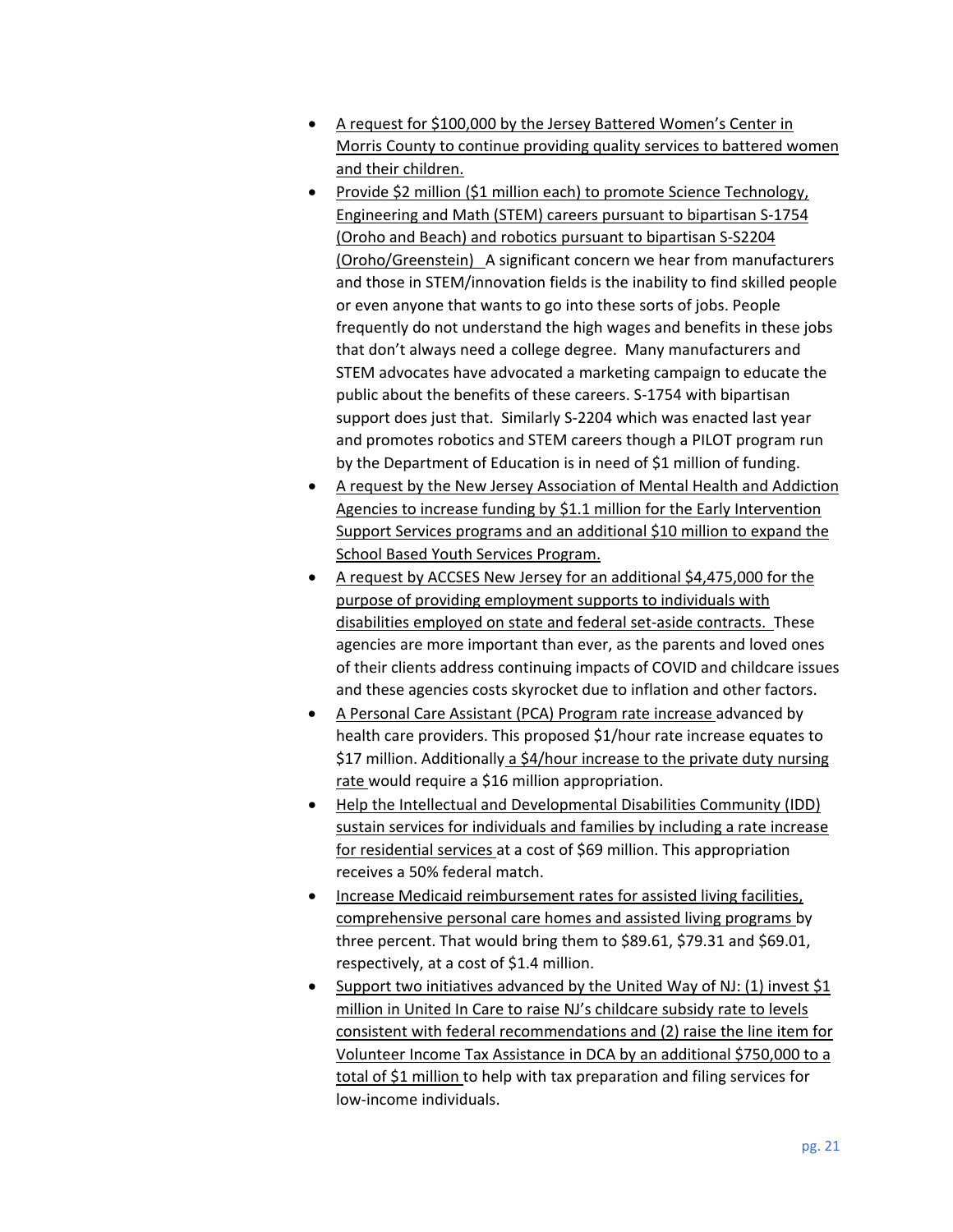- A request for full statutory funding requested of libraries made by the Library Association. This would fully fund Library Per Capita State Aid with a \$10.6 million appropriation.
- A request by Legal Services Corporation to increase their funding to address a loss of federal funding and meet significant additional demands due to COVID Impacts and an increasing inability of poor and lower middle-class people being able to afford efforts to seek justice. Their case load has increased significantly over prior years.
- Increased funding for services necessary to prevent people released early from jail by the Governor from committing additional crimes, including a request for \$3.4 million in additional funding from the Reentry Corporation and a restoration of \$2 million to Volunteers of America for re-entry services.
- A proposal by ARC NJ to increase funding for respite care a cost of \$9.5 million so that an existing program in the Department of Children and Families can be expanded to allow additional hours of care.
- **Increase the appropriation to NJ Cancer Education and Early Detection** Screening Program (NJCEED) an additional \$1.9 million to a total of \$5 million to catch up on critical cancer screenings that have been delayed since the start of the pandemic.
- $\bullet$  \$1.5 million to support the efforts of Project Self-Sufficiency in Newton to help grow their Nurture NJ Program which builds a safe, high-quality, equitable system of care and services for all women during prenatal, labor and delivery, and postpartum care as well as supporting programs.
- A request by Cheshire Home for \$2 million and rate changes to prevent closure of a unique facility that provides rehabilitation and care to people with spinal cord injuries. They advise that without this support, they would have to close the facility and move their clients to geriatric nursing facilities with no spinal cord injury expertise.
- A request by the Vineland Historical and Antiquarian Society as supported by Senator Testa for \$150,000 for the maintenance and preservation of the Society's 110-year-old museum. The Society is dedicated to collecting and preserving artifacts and records related to Vineland and the South Jersey Region, and to sharing that material with visitors though exhibits, programs and appropriate venues.
- A request by the Bayshore Center in Bivalve, Cumberland County and supported by Senators Testa and Holzapfel for \$332,000 in additional funding to ensure the continued operations of the organization, including its museum and unique operation of the New Jersey tall ship AJ Meerwald. They recently lost funding from a critical donor. Increased fundraising activity is being pursued but is insufficient to allow the organization to continue without additional assistance. The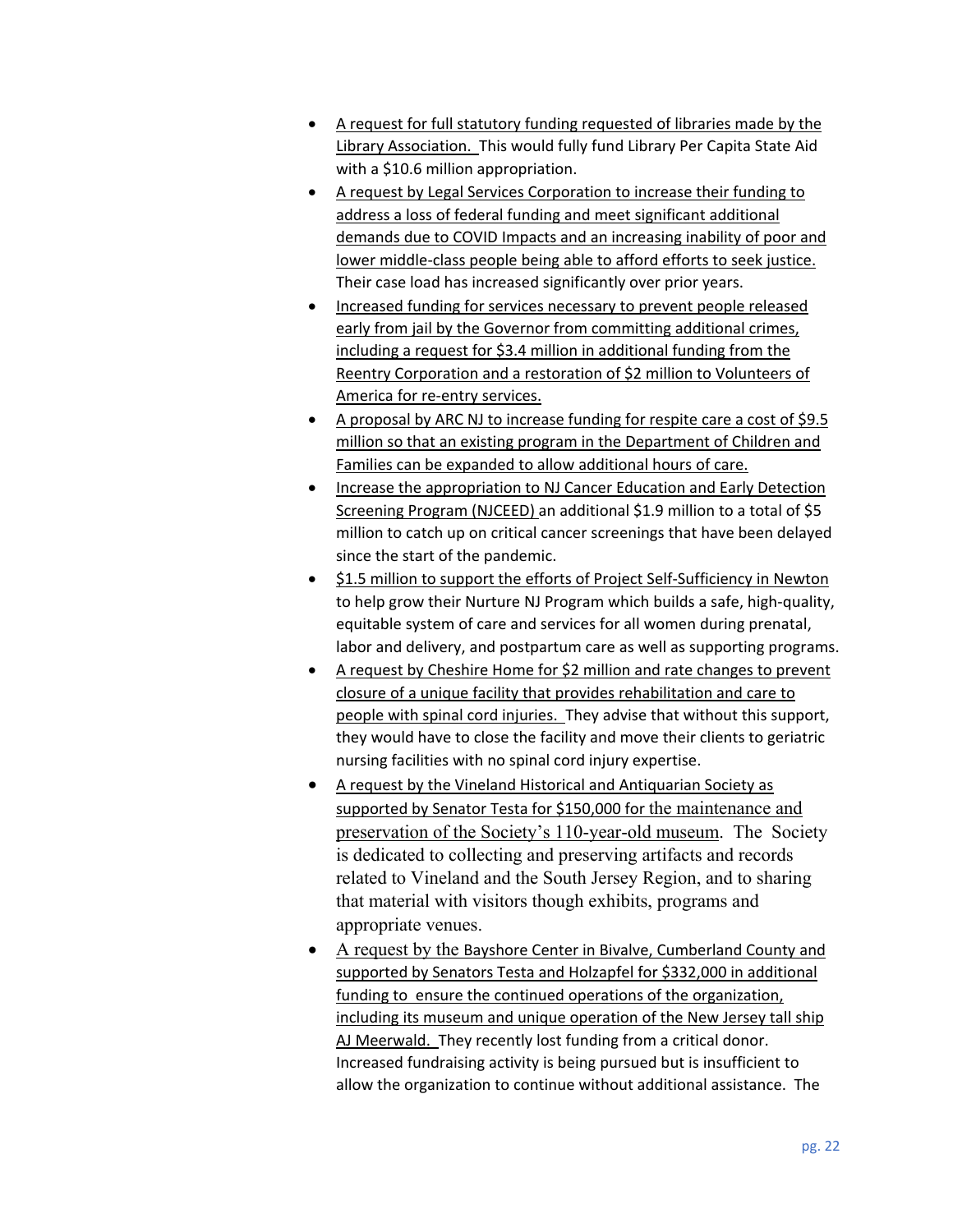New Jersey tall ship AJ Meerwald is homeported in Bivalve and provides programming in Point Pleasant Beach during the summer months.

#### **Spending Reductions**

Below is a list of \$659.5 million of reductions in the Governor's proposed budget that should be eliminated or moderated as indicated. Many of the individual reductions are aimed at eliminating the Governor's arbitrary favoritism of some groups over others and his participation in the pork process - in conjunction with our proposals to establish grant programs that create a more reasonable, fair, and open process for allocating funds. Some proposed cuts simply moderate unsustainable increases. Others are possible with little impact because of proposals discussed elsewhere in this document. These reductions more than pay for the recurring spending changes proposed above to address unmet needs. A serious Governor and Treasurer would help identify more restraints.

- \$240 million The net increase in rebates (one rebate program was proposed to be created and two others eliminated/replaced) under the Governor's inadequate Anchor rebate consolidation proposal was \$240 million. In lieu of that inadequate proposal which can be eliminated, Republicans separately propose returning \$4.5 billion in "Give it Back" rebates.
- \$100 million Enact legislation to end certain pension abuses grandfathered in for some employees under previous reforms and allow new employees to voluntarily enroll in defined contribution plans in lieu of the less stable defined benefit plans. (See discussion elsewhere in this document for further details.)
- \$70 million Eliminate the following, and similar, proposed pork funding by the Governor that amounts to little more than rewarding allies with favoritism to the exclusion of thousands of similarly situated local governments and nonprofit organizations that have equal, or more compelling, needs. These projects are not necessarily opposed, but all of these -- and other beneficiaries -- of the Governor's proposed pork should apply though appropriately funded grant programs that Republicans are proposing for parks, water and sewer infrastructure, lakes management, flood control, and healthcare and EMS services that would be available Statewide upon open application and reasonable prioritizations based on publicly available standards established by departments. When questioned about these line items before the Senate Budget Committee, the Lt. Governor claimed these were legislative budget items, but in a written response for clarification, she later acknowledged they were all items proposed by the Governor. However, she refused to provide any explanation about how the items were chosen or any documentation as to how the funds would be used: Woodbridge - Park Expansion, \$1,000,000; Union County Clark Reservoir, \$4,000,000; Union City 41st St. Park, \$1,700,000; Union Twp. Recreational Park Development, \$2,000,000; Lambert Castle Visiting Center, \$3,600,000; 46th Street Park - North Bergen, \$4,600,000; Branch Brook Park, \$5,000,000; Woodbridge Acacia Youth Center Project, \$1,000,000; Camden County Historical Society, \$250,000; Hawthorne Supportive Housing, \$250,000; Brick City Peace Collective, \$3,000,000; Camden County Housing First, \$500,000; Bergen Volunteers – Mentoring, \$200,000; Communities in Cooperation - Reentry Services, \$100,000; I Have a Dream Foundation, \$150,000; Propagation House at Mapleton Preserve – Kingston, \$150,000; Newark Alliance - Workforce Development, \$500,000; Willingboro Community Center, \$1,000,000; East Orange – Capital, \$2,000,000; Union Twp. Recreational Park Development, \$2,000,000; Pennsauken Community Center, \$5,000,000; Hudson County Jail, \$4,800,000; Essex County Jail, \$3,000,000; Capital Philharmonic of NJ, \$75,000; Seton Hall Student Facility, \$2,900,000. Similar favoritism appears throughout the budget proposed by the Governor which is obviously irrational and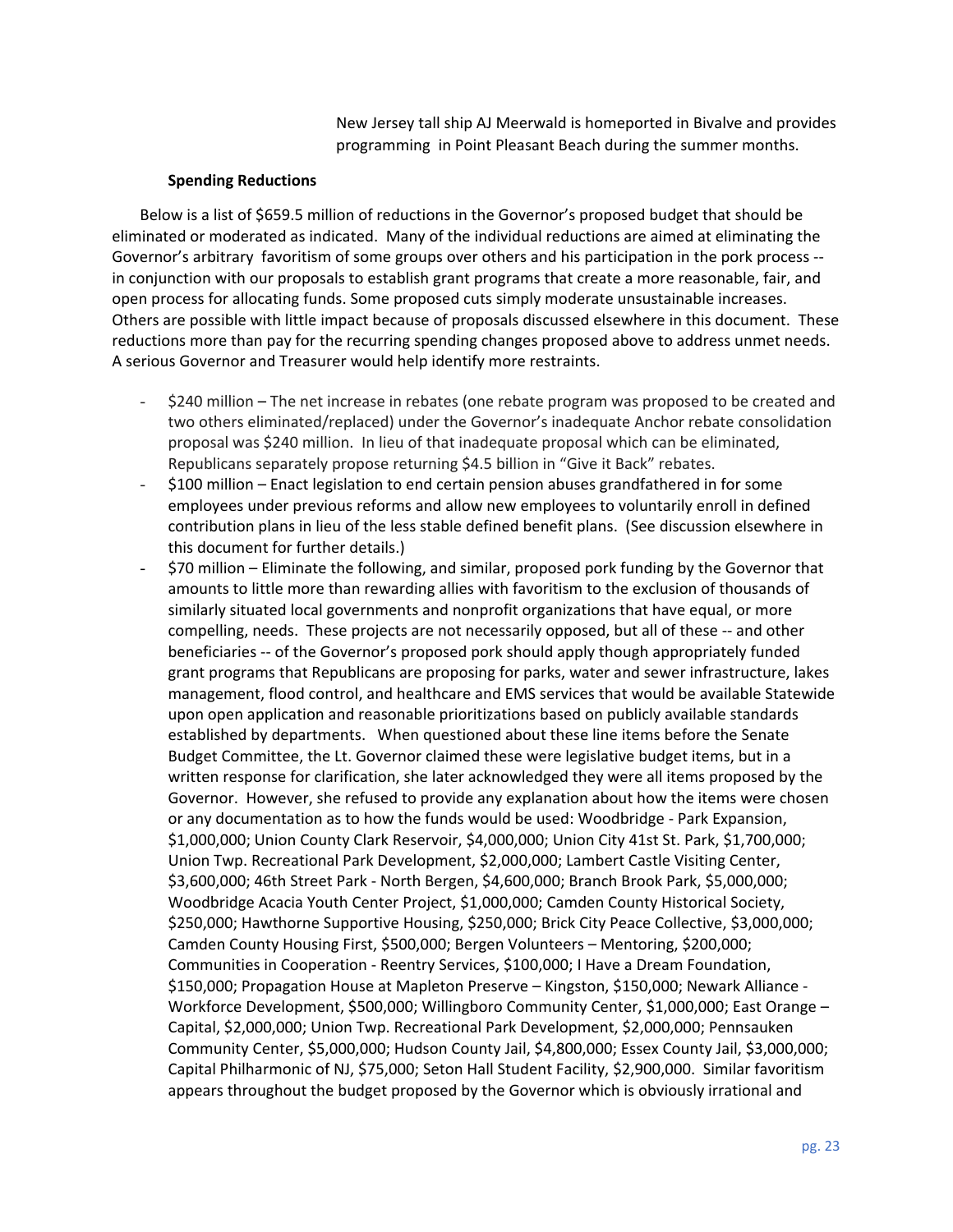driven by politics.

- \$60 million The state's \$6.2 billion of ARA federal block grants (and even more federal money that is intended to last several years) is being invested in Treasury Bills which receive horribly low investment returns. Smarter, and still very low risk, investments could easily increase investment returns. Short-term cash investments by the State have traditionally received anemic investment returns (as opposed to stronger returns of the pension funds) because the funds have been invested in Treasury Bills and other low-interest vehicles to maintain cash liquidity. It's well-past time that the State begin investing large cash balances in things like short-terms municipal loans, which would not only let the State significantly increase its investment returns, but also help local government obtain lower interest rates that they pay on such borrowings from private banks. \$60 million in investment returns is a reasonable assumption if Treasury only moderately restructures cash investment strategies to maximize safe returns. These additional funds could be used to pay for certain costs of Treasury and provide for a corresponding reduction in General Fund appropriations.
- \$50 million The state-funded workforce is 1,800 positions higher than the number of actual employees in the prior year. In addition, non-state-funded positions are funded at a 1,438 more than the actual employee count in the prior year. This is a combination of two issues. There has been a historical overfunding of positions because the budget appropriate far more money than will ever be spent on employee salaries. It is also a function of proposed new bureaucratic programs and hires. The Administration might say this funding level is necessary to backfill positions left vacant by the Administration's vaccine policy (retirements and firings) or to fund new programs. Even if all these positions were critical (they are not), there is no possibility that this number of new employees will be brought on in one year. This funding reduction can be made easily without impacting the ability to pay salaries of critical positions that can actually be filled in a year.
- \$30 million International Event Improvements & Attraction. No information has been provided regarding this appropriation in response to a request from OLS for more information. It is believed that the request is to subsidize costs associated with attracting the World Cup soccer tournament. However, money should only be appropriated if explained and justified along with an understanding of final venues for the World Cup.
- \$40 million Eliminate preschool expansion, which simply is not sustainable over time.
- \$25 million Electrical Vehicle Infrastructure. This is something that should be the responsibility of the private sector.
- \$20 million Reduce the proposed new funding for a down payment assistance program from \$25 million to \$5 million. This new program being proposed by the Governor has not been explained. Creation of a new \$25 million program cannot be supported without additional information and assurances a program is sound and sustainable. \$5 million is recommended on a pilot basis, pending more information.
- \$10 million Reduced Need for Stabilizing Aid Cut in half the Department of Education's \$20 million discretionary funding that is used to address hardships caused by the Governor's proposed funding reductions. Our separate proposal to restore funding so no school has its aid reduced makes this funding largely unnecessary, though \$10 million is retained to address the few hardships that could possibly exist by our separate proposal to cap individual school aid increases at 30%.
- \$8.5 million Eliminate taxpayer-funded legal services to undocumented/illegal immigrants to fight the Biden administration's enforcement of immigration laws.
- \$6 million Continued funding from last year's initiative to extend welfare programs (General Assistance) to convicted drug distributors.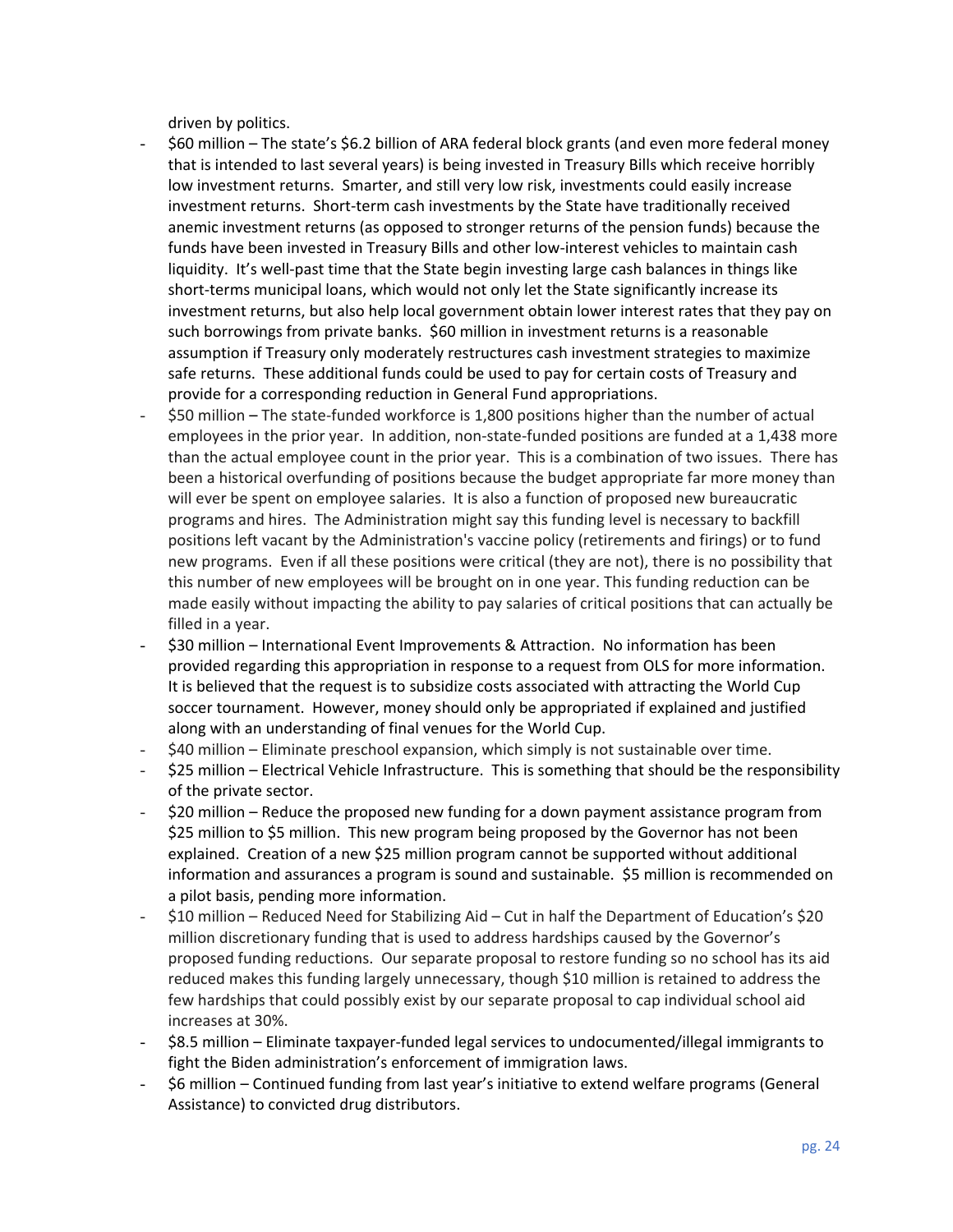- **Putting and additional \$1.8 billion of additional funds towards debt retirement and avoidance and leaving a surplus that grows to a healthy \$5 billion (10% of budget.)** 
	- o When all is said and done, the changes above would leave \$6.8 billion unallocated as a surplus in 2023. That is too much money to simply leave in surplus.
	- $\circ$  \$5 billion is 10% of the budget and is an appropriate surplus if our balanced approach to preparing for a recession is followed. This is an enormous growth in the planned surplus to a record level and it is \$800 million more than proposed by the Governor just three months ago.
		- A healthy surplus is important, but ignoring our balanced approach and leaving more than necessary in the surplus will subject more of the taxpayers' money to inflation than is advisable.
	- o Therefore, we propose depositing the balance, \$1.8 billion in the debt reduction and avoidance fund – in addition to the \$1.3 billion already proposed by the Governor for that purpose. This debt reduction builds on proposal discussed elsewhere in this resolution that that would use federal block grants to pay for higher education projects in lieu of \$400 million in new debt as proposed by the Governor. It would also build upon our proposal discussed elsewhere in this resolution to use another \$400 million of federal block grants to restore solvency to the unemployment insurance system in lieu of issuing debt to be paid back with higher taxes as proposed by the Governor.
	- $\circ$  As discussed below, we want safeguards that the \$1.8 billion in additional funds for debt reduction truly retires debt or avoids new debt being issued under existing authorizations. We do not want the additional money to simply pay for new spending authorized behind closed doors.

**3) Eliminate budget provisions that delegate the power to appropriate funds to the Governor or the little-known and secretive Joint Budget Oversight Committee with respect to federal and state discretionary funds, and similarly eliminate a loophole that allows the Governor and JBOC to use the debt avoidance and reduction funds for spending unrelated to actually reducing or avoiding debt.** 

This budget is full of special language provisions that give far too much spending power to a very few people who can appropriate public money behind closed doors. Here are the provisions we would eliminate.

- o Federal Block Grants Need for Transparency
	- $\circ$  As noted throughout this document, we have openly and transparently set forth how we would use the remaining \$3 billion of a \$6.2 billion federal block grant received one year ago. We believe a plan should be available for the full Legislature to review, vet with public input, and enact. The Governor has not produced a plan and neither has the Democrat legislative majorities. They are fighting over whose secretive process for whacking up the money is best – letting the Governor be a dictator and spend it how he sees fit… or giving the plan to a secretive Joint Budget Oversight Committee so a few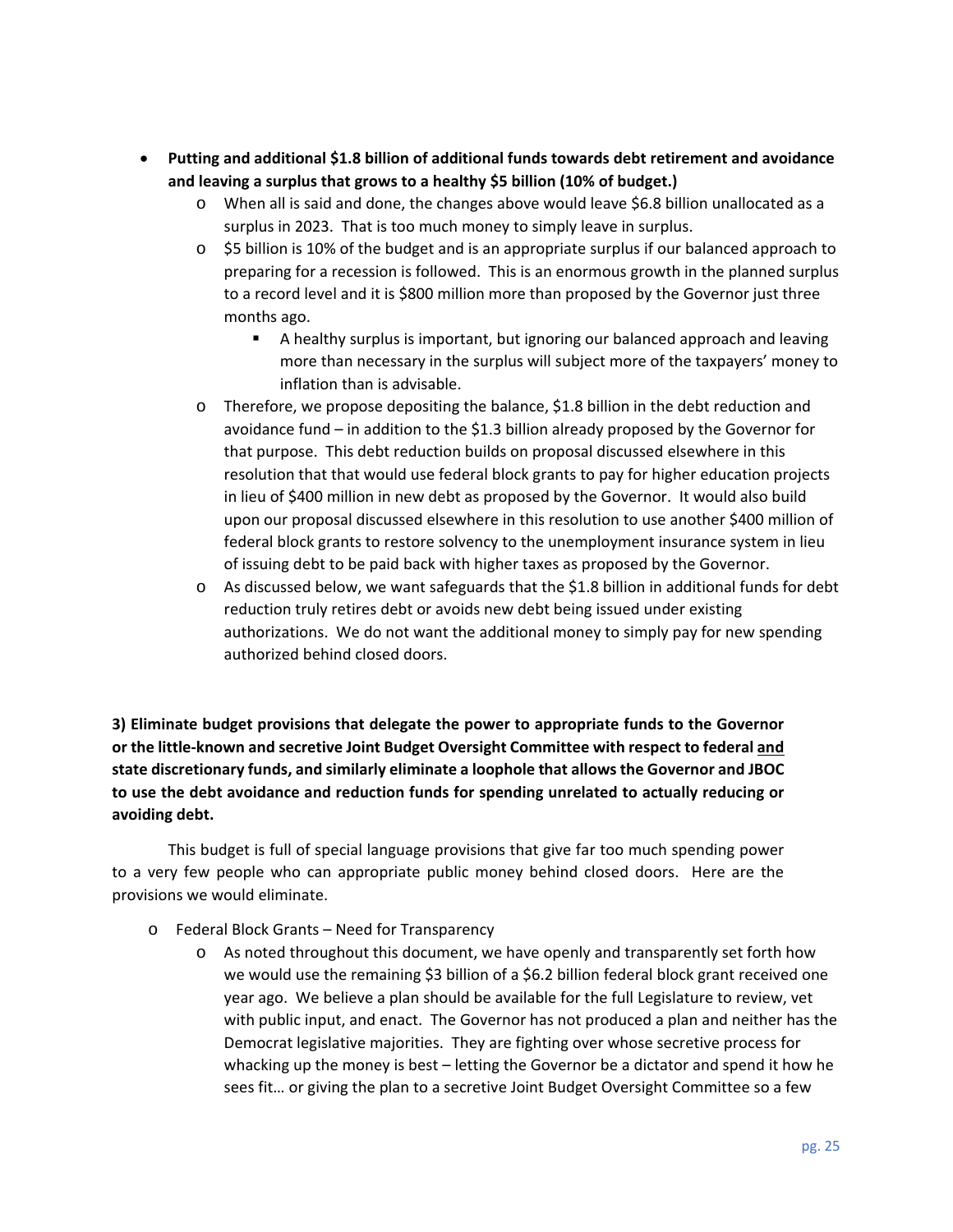people can make sure their "needs" are addressed. Neither is appropriate and both are debatable under our New Jersey Constitution which requires all revenues of the state to be appropriated by the full Legislature – not by a king or some backroom committee that rubberstamps deals made in private.

- o End Blank Check Provisions in the Budget
	- o Over the past 30 years, legislatures of both parties have increasingly inserted littleknown provisions in the budget at the request of governors that give the administration in power broad authority to spend far more than what is appropriated for particular matters. We are recommending that one such provision in existence for many years be eliminated and that three new requested provisions be denied. They are as follows:
		- A longstanding provision allows the Governor to appropriate such funds as are needed to settle litigation matters. This blank check resulted in the Governor being able to pay \$53 million towards a lawsuit – without public accountability, explanations, or assurances that problems are being fixed -- with families who suffered tragedies due to his administration's incompetence at State nursing homes during COVID. It resulted in similarly large settlements relating to administrative abuses at Edna Mahan – again without public accountability, explanations, or assurances that problems are being fixed. While settlements for people being victimized by administrative negligence are appropriate, the executive branch should have to come to the Legislature and account publicly for why the funds are reasonable, what led to the settlement in the first place, and what steps are being taken to ensure incompetence, tragedy and waste never happens again.
	- o Three new positions were proposed by the administration that should be denied.
		- A request by the Governor that he be permitted to spend as much money as he wants – above and beyond appropriations – to the free and reduced school meals program. We would be less concerned if the measure capped additional spending and limited it to cover current entitlements. But we are exceedingly concerned this blank check provision in the hands of any governor – let alone one who spends other people's money as freely as this one- could be used for a large- scale increase in entitlements that cannot be sustained.
		- A request by the Governor that he be permitted to spend as much money as he wants – above and beyond appropriations – to subsidize health insurance bought through the State exchange . Again, we would be less concerned if the measure capped additional spending and limited it to cover current entitlements. But we are exceedingly concerned this blank check provision in the hands of any governor – let alone one who spends other people's money as freely as this one- could be used for a large-scale increase in entitlements that cannot be sustained.
		- Finally, a request by the Governor that he be permitted to spend as much money as he wants – above and beyond appropriations – to provide free insurance to the children of illegal/undocumented immigrants. That particular provision accompanies a new program being advanced by the Governor in this year's budget funded with \$11 million, when the governor admits his goal is to